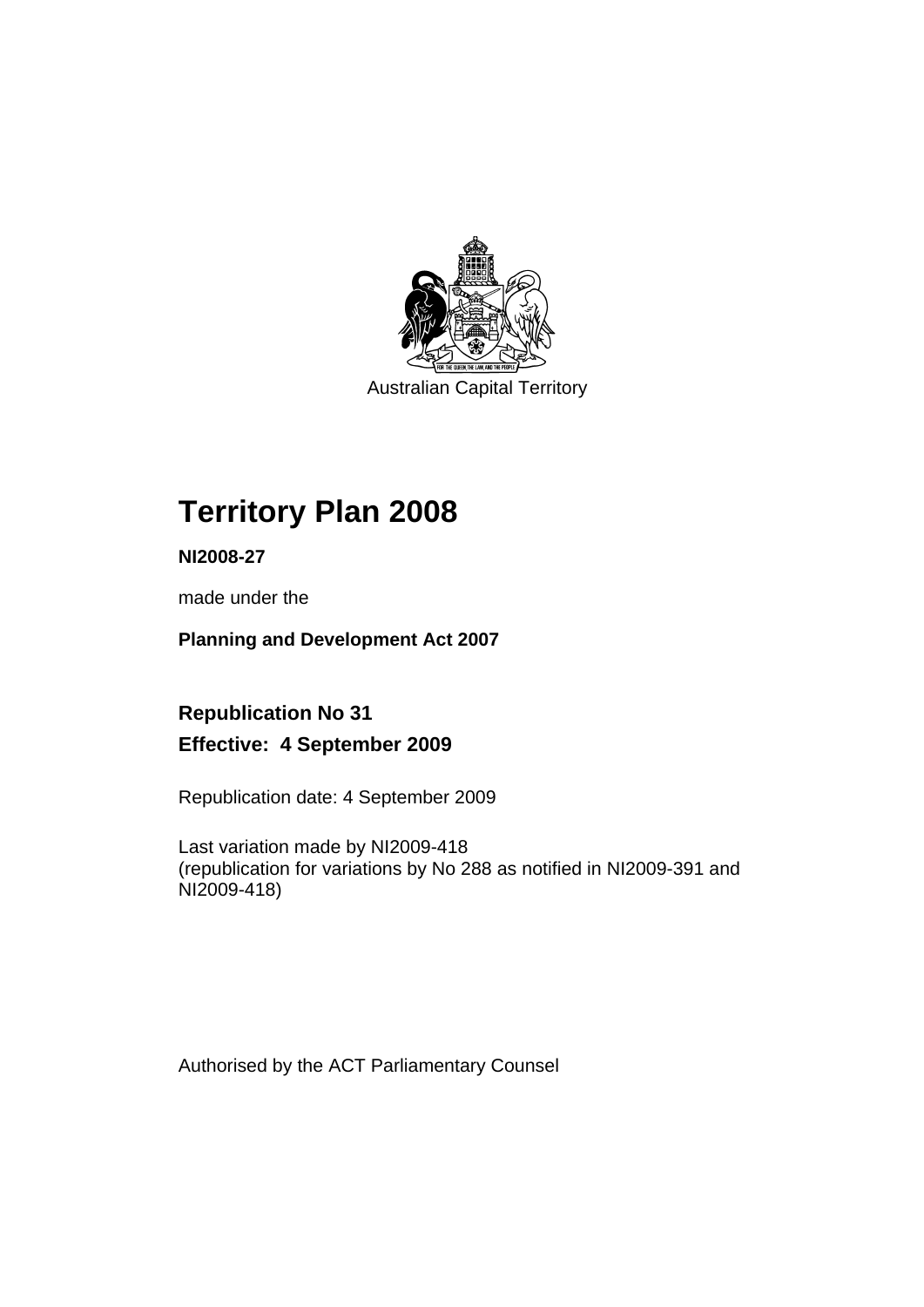1 About the endnotes

# **Endnotes**

# **1 About the endnotes**

Amending and modifying laws are annotated in the legislation history and the amendment history. Current modifications are not included in the republished law but are set out in the endnotes.

Not all editorial amendments made under the *Legislation Act 2001*, part 11.3 are annotated in the amendment history. Full details of any amendments can be obtained from the Parliamentary Counsel's Office.

This republication includes amendments made under part 11.3.

Uncommenced amending laws and expiries are listed in the legislation history and the amendment history. These details are underlined. Uncommenced provisions and amendments are not included in the republished law but are set out in the last endnote.

If all the provisions of the law have been renumbered, a table of renumbered provisions gives details of previous and current numbering.

The endnotes also include a table of earlier republications.

# **2 Abbreviation key**

| $am = amended$                               | or    |
|----------------------------------------------|-------|
| $amdt = amendment$                           | or    |
| $ch = chapter$                               | pε    |
| $def = definition$                           | pr    |
| $dict = dictionary$                          | pr    |
| $disallowed = disallowed by the Legislative$ | (p    |
| Assembly                                     | рt    |
| $div = division$                             | $r =$ |
| $exp = expires/expired$                      | re    |
| $Gaz = gazette$                              | re    |
| $hda =$ heading                              | RI    |
| $IA = Interpretation Act 1967$               | RI    |
| ins = inserted/added                         | S:    |
| $LA =$ Legislation Act 2001                  | SC    |
| $LR =$ legislation register                  | SC    |
| $LRA =$ Legislation (Republication) Act 1996 | sι    |
| $mod = modified/modification$                | SI    |
| $o = order$                                  | ur    |
| om — omittad/ranaslad                        |       |

 $rd =$  ordinance  $rig = original$ ar = paragraph/subparagraph  $res = present$  $rev =$  previous  $\text{prev...}$ ) = previously  $=$  part = Item/subItem enum = renumbered  $e$ loc = relocated  $[X]$  = Republication No  $=$  reissue = section/subsection  $ch =$ schedule div = subdivision ub = substituted  $L =$  Subordinate Law nderlining = whole or part not commenced om = omitted/repealed or to be expired

page 2 Territory Plan 2008 Effective: 04/09/09

R31 04/09/09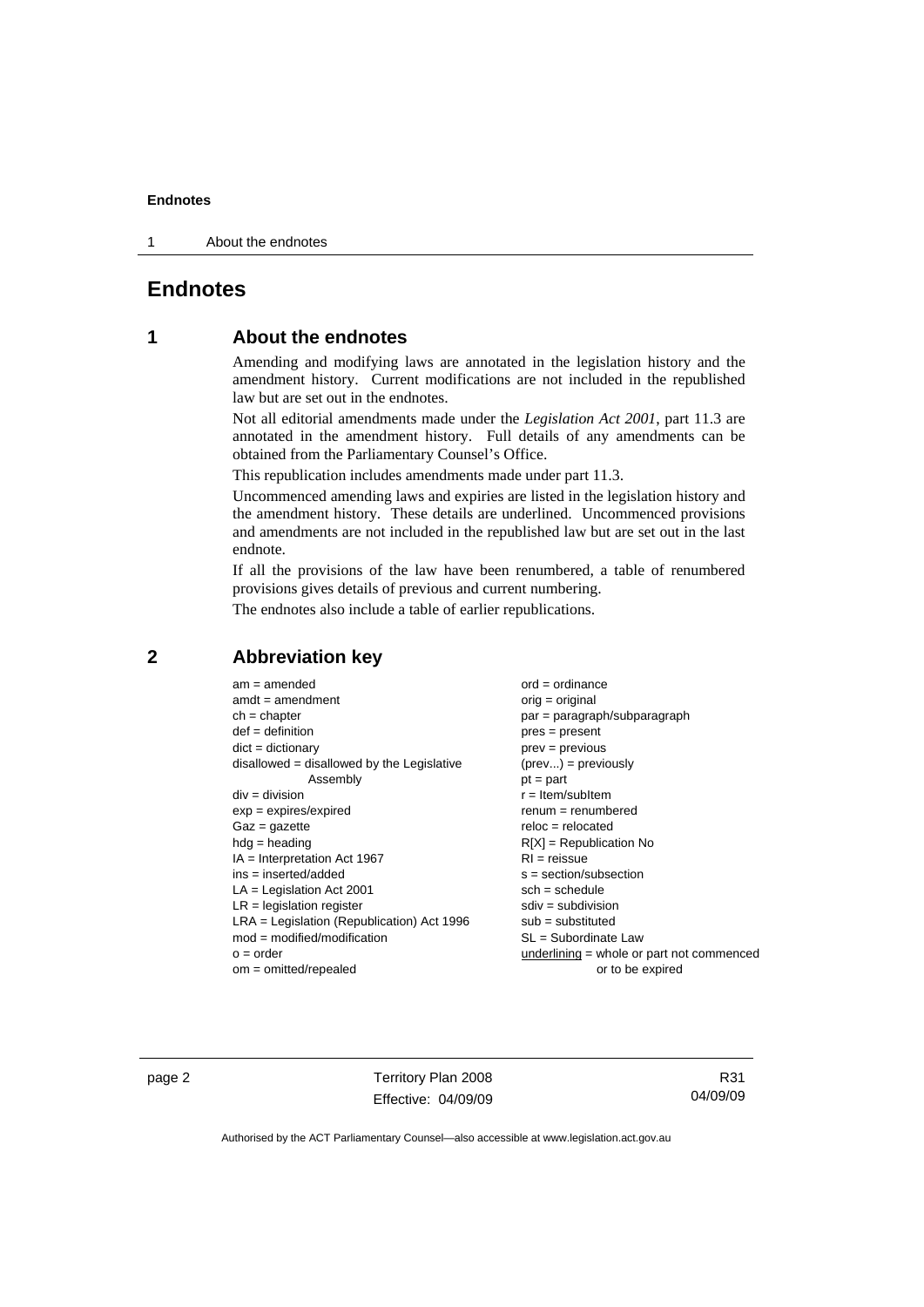# **3 Legislation history**

## **Territory Plan 2008 NI2008-27**

notified LR 13 February 2008 commenced 31 March 2008 (see Planning and Development Act 2007 s 432 (3) (a))

as amended by

#### **Variation to the Territory Plan No 285**

(as notified in Planning and Development (Plan Variation No 285) Notice 2008 NI2008-123) commenced 18 April 2008 (CN2008-4)

# **Planning and Development (Technical Plan Variation—Forde) Notice 2008 NI2008-201**

notified LR 5 June 2008 commenced 6 June 2008 (LA s 73 (2) (a))

## **Variation to the Territory Plan No 293**

(as notified in Planning and Development (Plan Variation No 293) Notice 2008 NI2008-219) commenced 15 August 2008 (CN2008-11)

# **Planning and Development (Technical Plan Variation—Residential and Commercial Zones Codes) Notice 2008 NI2008-289**

notified LR 10 July 2008 commenced 11 July 2008 (LA s 73 (2) (a))

**Planning and Development (Technical Plan Variation—Error Variation) Notice 2008 NI2008-290** 

notified LR 10 July 2008 commenced 11 July 2008 (LA s 73 (2) (a))

# **Planning and Development (Technical Plan Variation—Boundary Changes) Notice 2008 NI2008-298**

notified LR 31 July 2008 commenced 1 August 2008 (LA s 73 (2) (a))

# **Planning and Development (Technical Plan Variation—Dunlop) Notice 2008 NI2008-328**

notified LR 14 August 2008 commenced 15 August 2008 (LA s 73 (2) (a))

R31 04/09/09 Territory Plan 2008 Effective: 04/09/09 page 3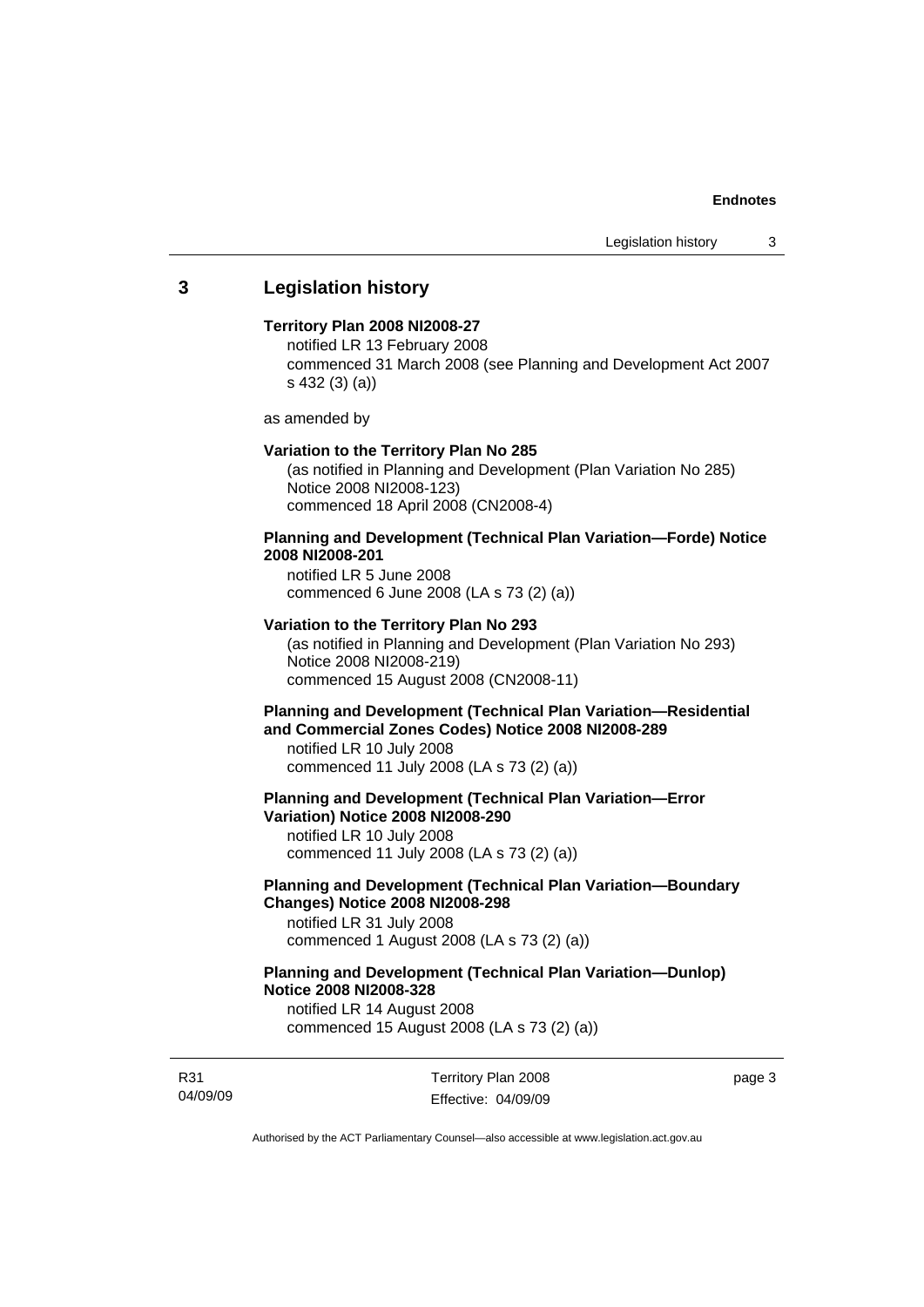3 Legislation history

## **Planning and Development (Technical Plan Variation—Watson) Notice 2008 NI2008-336**  notified LR 14 August 2008

commenced 15 August 2008 (LA s 73 (2) (a))

#### **Variation to the Territory Plan No 289**

(as notified in Planning and Development (Plan Variation No 289) Notice 2008 NI2008-339) commenced 5 September 2008 (CN2008-14)

#### **Variation to the Territory Plan No 281**

(as notified in Planning and Development (Plan Variation No 281) Notice 2008 NI2008-352) commenced 12 December 2008 (CN2008-16)

#### **Planning and Development (Technical Plan Variation—Residential Zones Codes) Notice 2008 NI2008-358**

notified LR 28 August 2008 commenced 29 August 2008 (LA s 73 (2) (a))

#### **Planning and Development (Technical Plan Variation—Franklin) Notice 2008 NI2008-499**

notified LR 30 October 2008 commenced 31 October 2008 (LA s 73 (2) (a))

# **Planning and Development (Technical Plan Variation—Gungahlin) Notice 2008 NI2008-516**

notified LR 6 November 2008 commenced 7 November 2008 (LA s 73 (2) (a))

# **Planning and Development (Technical Plan Variation—Error Variation) Notice 2008 (No 2) NI2008-541**

notified LR 20 November 2008 commenced 21 November 2008 (LA s 73 (2) (a))

# **Planning and Development (Technical Plan Variation—Residential Zones Code) Notice 2008 (No 2) NI2008-542**

notified LR 20 November 2008 commenced 21 November 2008 (LA s 73 (2) (a))

R31 04/09/09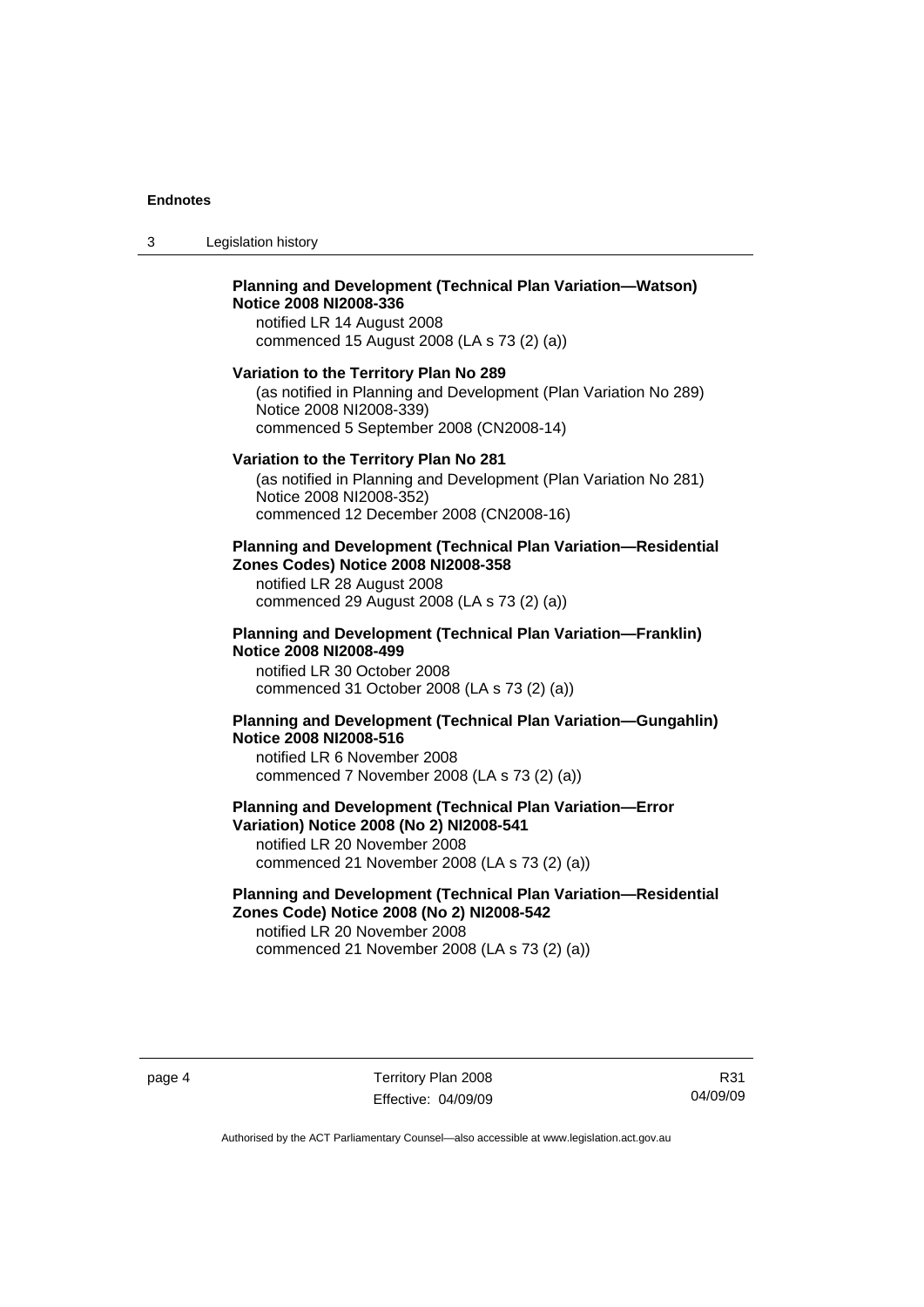# **Planning and Development (Technical Plan Variation—Error Variation) Notice 2008 (No 3) NI2008-590**

notified LR 18 December 2008 commenced 19 December 2008 (LA s 73 (2) (a))

# **Planning and Development (Technical Plan Variation—Belconnen District) Notice 2009 NI2009-6**

notified LR 8 January 2009 commenced 9 January 2009 (LA s 73 (2) (a))

## **Planning and Development (Technical Plan Variation—Macgregor) Notice 2009 NI2009-17**

notified LR 15 January 2009 commenced 16 January 2009 (LA s 73 (2) (a))

# **Planning and Development (Technical Plan Variation—Error Variation) Notice 2009 NI2009-37**

notified LR 5 February 2009 commenced 6 February 2009 (LA s 73 (2) (a))

#### **Planning and Development (Technical Plan Variation—Residential Zones Code) Notice 2009 NI2009-38**

notified LR 5 February 2009 commenced 6 February 2009 (LA s 73 (2) (a))

# **Planning and Development (Technical Plan Variation—Boundary Changes) Notice 2009 NI2009-59**

notified LR 12 February 2009 commenced 13 February 2009 (LA s 73 (2) (a))

# **Planning and Development (Technical Plan Variation—Forde) Notice 2009 NI2009-70**

notified LR 26 February 2009 commenced 27 February 2009 (LA s 73 (2) (a))

# **Planning and Development (Technical Plan Variation—Error Variation) Notice 2009 (No 2) NI2009-99**

notified LR 19 March 2009 commenced 20 March 2009 (LA s 73 (2) (a))

R31 04/09/09 Territory Plan 2008 Effective: 04/09/09 page 5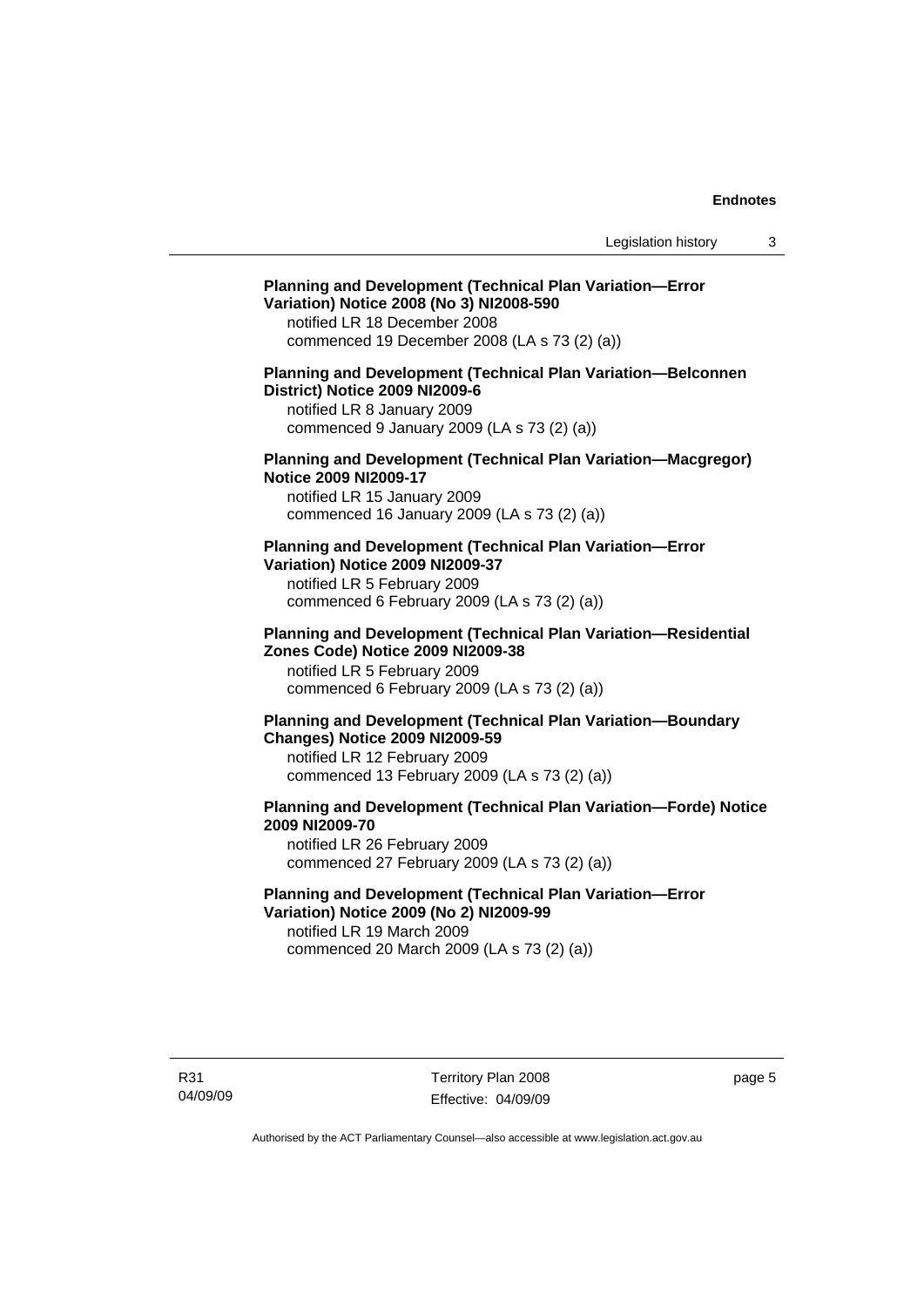3 Legislation history

# **Variation to the Territory Plan No 261**  (as notified in Planning and Development (Plan Variation No 261) Notice 2009 NI2009-107) commenced 17 April 2009 (CN2008-10) **Variation to the Territory Plan No 296**  (as notified in Planning and Development (Plan Variation No 296) Notice 2009 NI2009-108) commenced 17 April 2009 (CN2008-9) **Planning and Development (Technical Plan Variation—Gungahlin) Notice 2009 NI2009-181**  notified LR 16 April 2009 commenced 17 April 2009 (LA s 73 (2) (a)) **Planning and Development (Technical Plan Variation—Gungahlin) Notice 2009 (No 2) NI2009-199**  notified LR 30 April 2009 commenced 1 May 2009 (LA s 73 (2) (a)) **Planning and Development (Technical Plan Variation—Harrison) Notice 2009 NI2009-200**  notified LR 30 April 2009 commenced 1 May 2009 (LA s 73 (2) (a)) **Planning and Development (Technical Plan Variation—Franklin) Notice 2009 NI2009-216**  notified LR 14 May 2009 commenced 15 May 2009 (LA s 73 (2) (a)) **Planning and Development (Technical Plan Variation—Macgregor) Notice 2009 (No 2) NI2009-217**  notified LR 14 May 2009 commenced 15 May 2009 (LA s 73 (2) (a)) **Planning and Development (Technical Plan Variation—Harrison) Notice 2009 (No 2) NI2009-237**  notified LR 21 May 2009 commenced 22 May 2009 (LA s 73 (2) (a)) **Planning and Development (Technical Plan Variation—Casey) Notice 2009 NI2009-238**  notified LR 21 May 2009

commenced 22 May 2009 (LA s 73 (2) (a))

page 6 Territory Plan 2008 Effective: 04/09/09

R31 04/09/09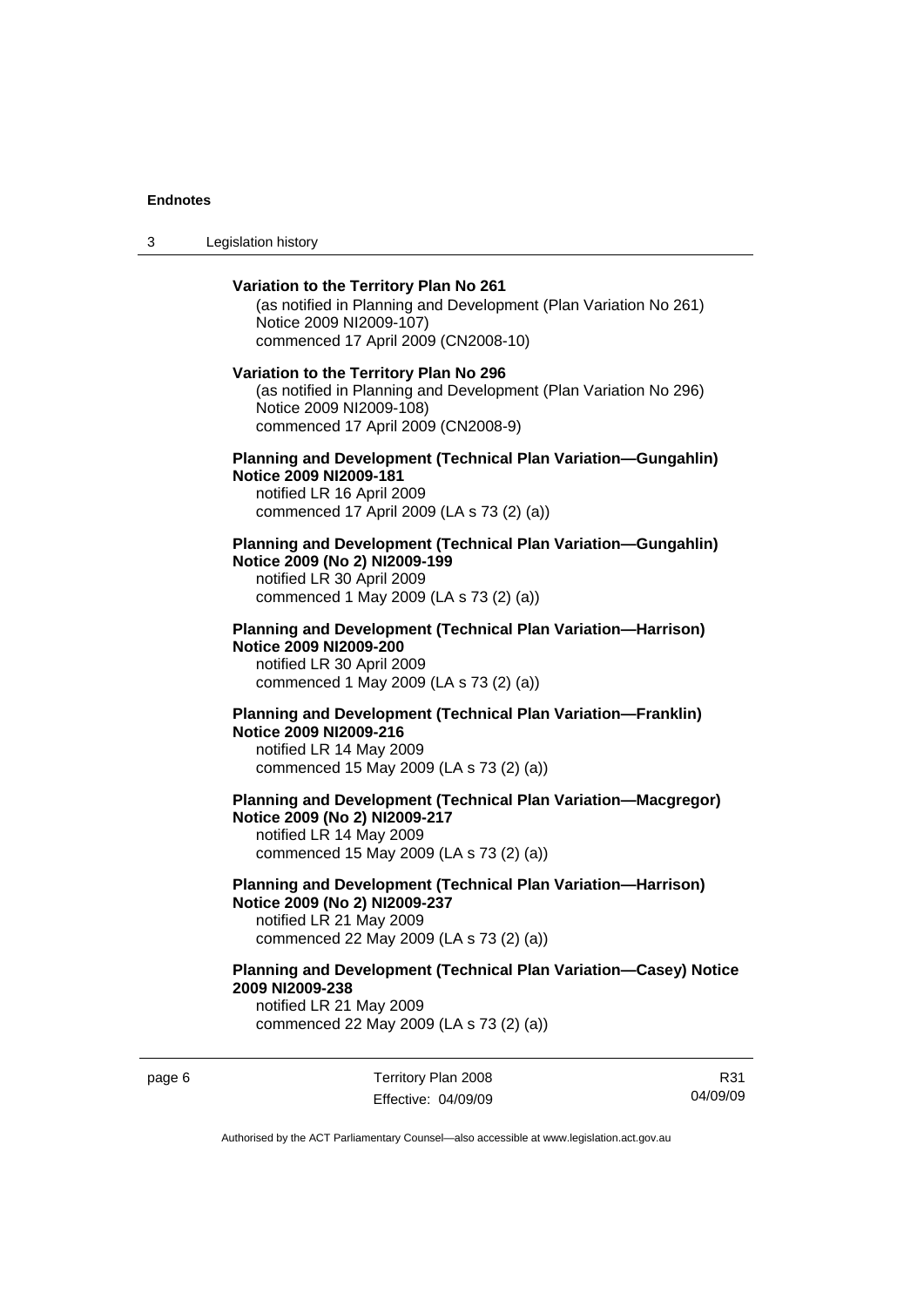# **Planning and Development (Technical Plan Variation—Franklin) Notice 2009 (No 2) NI2009-254**  notified LR 4 June 2009 commenced 5 June 2009 (LA s 73 (2) (a)) **Planning and Development (Technical Plan Variation—Dunlop) Notice 2009 NI2009-255**  notified LR 4 June 2009 commenced 5 June 2009 (LA s 73 (2) (a)) **Planning and Development (Technical Plan Variation—Forde) Notice 2009 (No 2) NI2009-256**  notified LR 4 June 2009 commenced 5 June 2009 (LA s 73 (2) (a)) **Planning and Development (Technical Amendment—Harrison and Flemington Road Corridor Concept Plan) Plan Variation 2009 (No 1) NI2009-272**  notified LR 18 June 2009 commenced 19 June 2009 (LA s 73 (2) (a)) **Planning and Development (Technical Amendment—Macgregor West Precinct Code) Plan Variation 2009 (No 1) NI2009-321**  notified LR 9 July 2009 commenced 10 July 2009 (LA s 73 (2) (a)) **Planning and Development (Technical Amendment—Residential Zones Codes and WaterWays General Code) Plan Variation 2009 (No 1) NI2009-322**  notified LR 9 July 2009 commenced 10 July 2009 (LA s 73 (2) (a)) **Planning and Development (Technical Amendment—Duffy) Plan Variation 2009 NI2009-323**  notified LR 16 July 2009 commenced 17 July 2009 (LA s 73 (2) (a)) **Planning and Development (Technical Amendment—Error) Plan Variation 2009 (No 1) NI2009-324**

notified LR 9 July 2009 commenced 10 July 2009 (LA s 73 (2) (a))

R31 04/09/09 page 7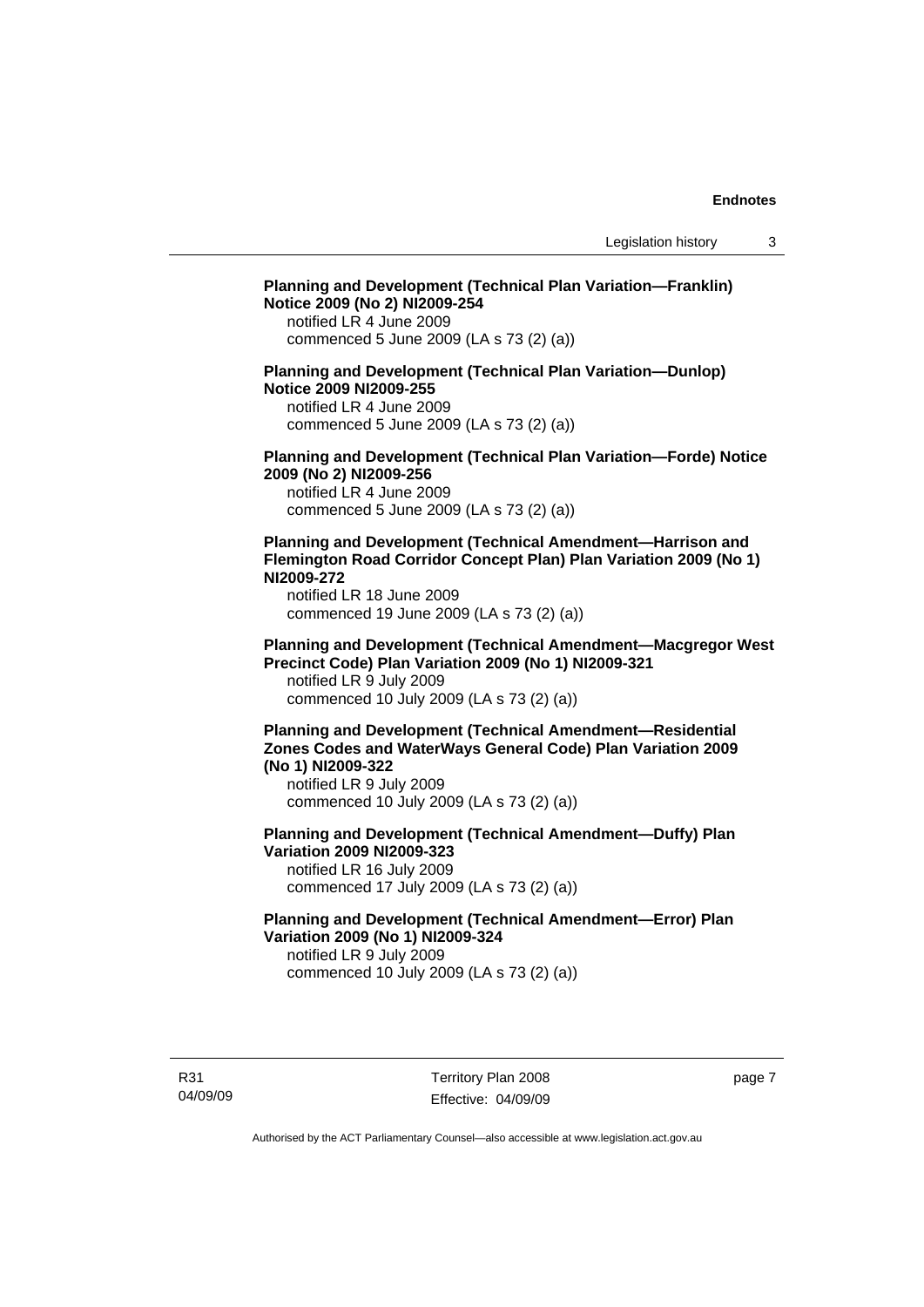3 Legislation history

# **Planning and Development (Technical Amendment—Kingston) Plan Variation 2009 NI2009-338**

notified LR 16 July 2009 commenced 17 July 2009 (LA s 73 (2) (a))

#### **Planning and Development (Technical Amendment—Access and Mobility General Code) Plan Variation 2009 (No 1) NI2009-342**  notified LR 23 July 2009 commenced 24 July 2009 (LA s 73 (2) (a))

**Variation to the Territory Plan No 288** 

# (as notified in Planning and Development (Plan Variation No 288) Notice 2009 NI2009-391) commenced 4 September 2009 (CN2009-12)

#### **Planning and Development (Technical Amendment—Miscellaneous Amendments) Plan Variation 2009 (No 1) NI2009-392**  notified LR 20 August 2009

commenced 21 August 2009 (LA s 73 (2) (a))

# **Planning and Development (Technical Amendment—Bonner) Plan Variation 2009 NI2009-409**

notified LR 27 August 2009 commenced 28 August 2009 (LA s 73 (2) (a))

## **Planning and Development (Technical Amendment—Franklin) Plan Variation 2009 (No 1) NI2009-410**  notified LR 27 August 2009 commenced 28 August 2009 (LA s 73 (2) (a))

## **Planning and Development (Technical Amendment—Griffith) Plan Variation 2009 NI2009-418**  notified LR 3 September 2009 commenced 4 September 2009 (LA s 73 (2) (a))

page 8 Territory Plan 2008 Effective: 04/09/09

R31 04/09/09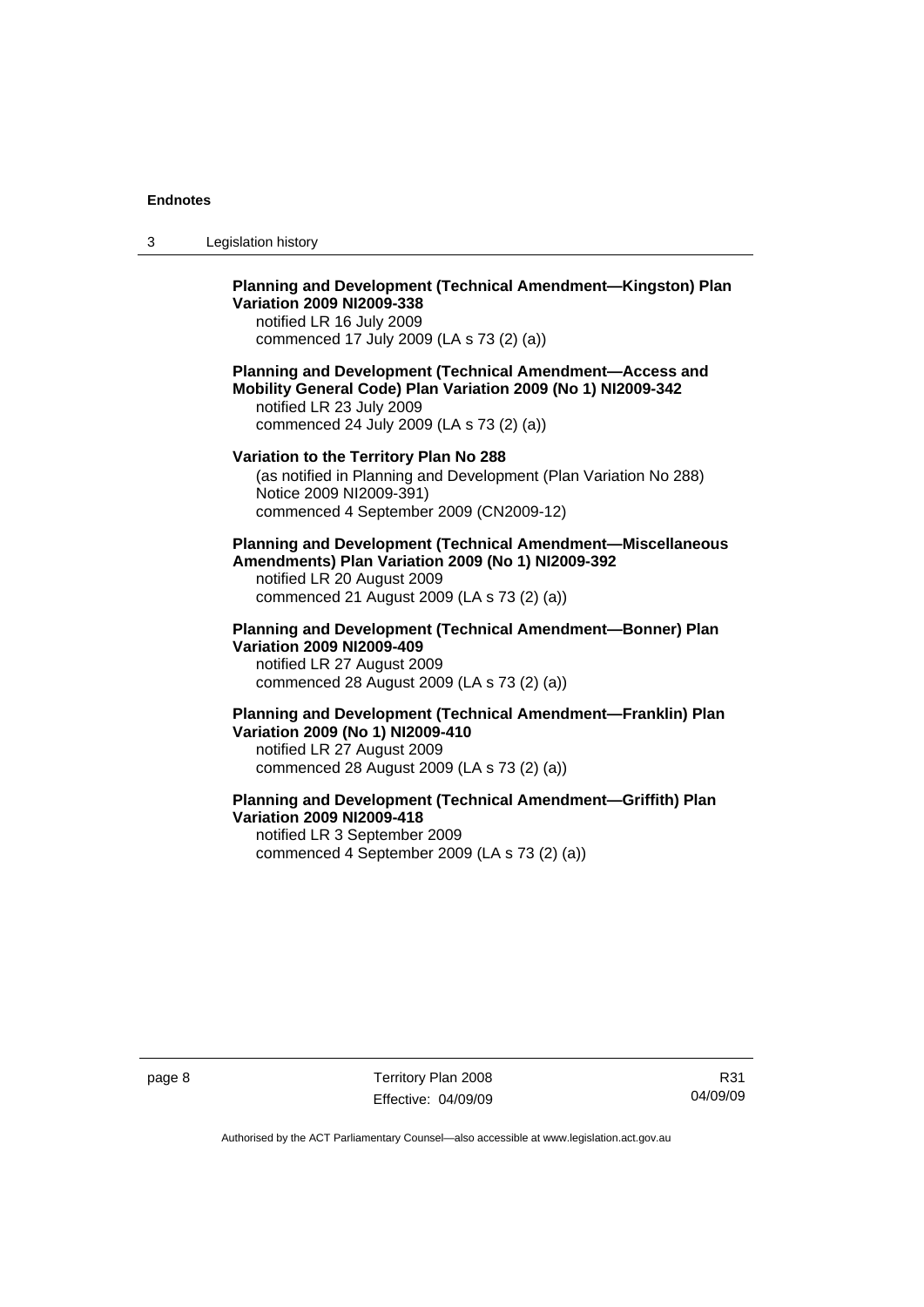# **4 Amendment history**

## **Maps**

|     | reloc NI2008-590 R13                   |                                                                                                                                                                                                                                                                                                                                                                                                                                |  |  |
|-----|----------------------------------------|--------------------------------------------------------------------------------------------------------------------------------------------------------------------------------------------------------------------------------------------------------------------------------------------------------------------------------------------------------------------------------------------------------------------------------|--|--|
|     | <b>Australian Capital</b><br>Territory | sub NI2008-201; NI2008-290; NI2008-298; NI2008-328;<br>NI2008-336; variation No 289; NI2008-499; NI2008-516;<br>variation No 281; NI2009-6; NI2009-17; NI2009-59;<br>NI2009-70; variation No 261; NI2009-181; NI2009-199;<br>NI2009-200; NI2009-216; NI2009-217; NI2009-237;<br>NI2009-238; NI2009-254; NI2009-255; NI2009-256;<br>NI2009-272; NI2009-323; NI2009-338; NI2009-409;<br>NI2009-410; variation No 288; NI2009-418 |  |  |
|     | <b>Belconnen</b>                       | sub NI2008-298; NI2008-328; variation No 289; variation<br>No 281; NI2009-6; NI2009-17; NI2009-59; NI2009-217;<br>NI2009-255                                                                                                                                                                                                                                                                                                   |  |  |
|     | Canberra Central                       |                                                                                                                                                                                                                                                                                                                                                                                                                                |  |  |
|     | <b>District</b>                        | sub NI2008-336; variation No 281; NI2009-59; variation<br>No 261; NI2009-338; NI2009-418                                                                                                                                                                                                                                                                                                                                       |  |  |
|     | Gungahlin                              | sub NI2008-201; NI2008-336; NI2008-499; NI2008-516;<br>NI2009-59; NI2009-70; NI2009-181; NI2009-199; NI2009-200;<br>NI2009-216; NI2009-237; NI2009-238; NI2009-254;<br>NI2009-256; NI2009-272; NI2009-409; NI2009-410                                                                                                                                                                                                          |  |  |
|     | Molonglo                               | sub NI2009-6; NI2009-323                                                                                                                                                                                                                                                                                                                                                                                                       |  |  |
|     | Woden Valley and                       |                                                                                                                                                                                                                                                                                                                                                                                                                                |  |  |
|     | <b>Weston Creek</b>                    | sub NI2008-290; variation No 281; NI2009-6; NI2009-323;<br>variation No 288                                                                                                                                                                                                                                                                                                                                                    |  |  |
| 3.1 |                                        | RZ1 - RZ5 Objectives and Development Tables<br>RZ1 - Suburban Zone<br>Minimum Assessment Track                                                                                                                                                                                                                                                                                                                                 |  |  |
|     | Merit                                  | am NI2009-37                                                                                                                                                                                                                                                                                                                                                                                                                   |  |  |
|     | Prohibited Development table           |                                                                                                                                                                                                                                                                                                                                                                                                                                |  |  |
|     |                                        | am NI2008-541; NI2009-324; NI2009-392                                                                                                                                                                                                                                                                                                                                                                                          |  |  |
|     | RZ2 - Suburban Core Zone               |                                                                                                                                                                                                                                                                                                                                                                                                                                |  |  |
|     | Minimum Assessment Track<br>Merit      | am NI2009-37                                                                                                                                                                                                                                                                                                                                                                                                                   |  |  |
|     | Prohibited Development table           |                                                                                                                                                                                                                                                                                                                                                                                                                                |  |  |
|     |                                        |                                                                                                                                                                                                                                                                                                                                                                                                                                |  |  |

am NI2008-541; NI2009-324; NI2009-392

# **RZ3 – Urban Residential Zone**

Minimum Assessment Track<br>Merit am NI20 am NI2009-37 Prohibited Development table am NI2008-541; NI2009-324; NI2009-392

R31 04/09/09

Territory Plan 2008 Effective: 04/09/09 page 9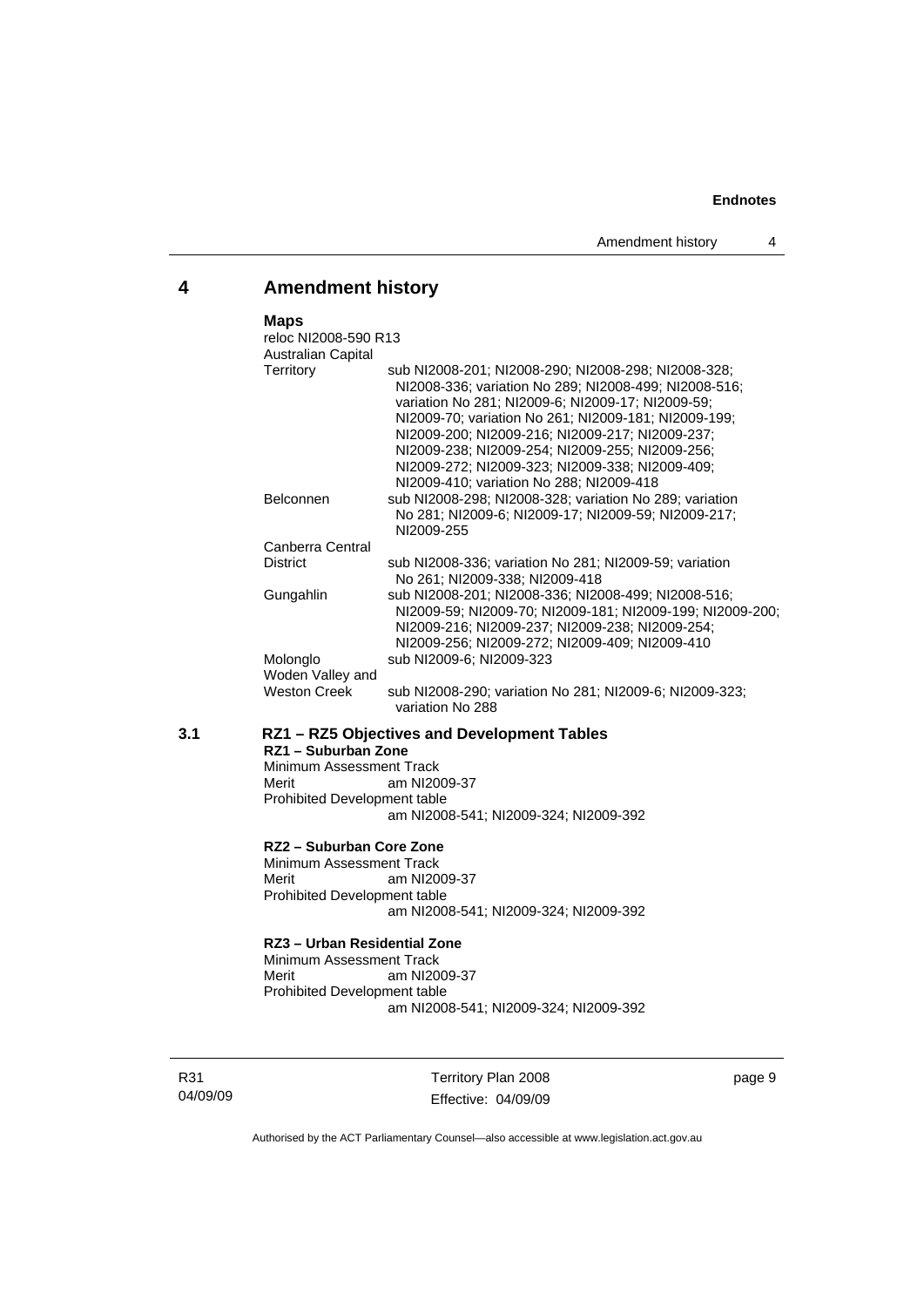| Amendment history<br>4 |  |
|------------------------|--|
|------------------------|--|

#### **RZ4 – Medium Density Residential Zone**

Minimum Assessment Track Merit am NI2009-37 Prohibited Development table am NI2008-541; NI2009-324; NI2009-392

**RZ5 – High Density Residential Zone**  Minimum Assessment Track Merit am NI2008-590; NI2009-37 Prohibited Development table am NI2008-541; NI2009-324; NI2009-392

#### **3.2 Residential Zones – Single Dwelling Housing Development Code**  am NI2008-542; NI2009-38

#### **Part A(1) – RZ1 – Suburban Zone**  Element 1

| 니어버이 내                          |                |
|---------------------------------|----------------|
| Item 1.1 hdg                    | sub NI2008-289 |
| R <sub>1</sub> , C <sub>1</sub> | sub NI2008-289 |
| Element 2                       |                |
| Item $2.1$                      | sub NI2008-542 |
| Item $2.2$                      |                |
| R <sub>3</sub>                  | am NI2009-324  |
|                                 |                |

# **Part A(2) – RZ2 – Suburban Core Zone**

| Element 2    |                |
|--------------|----------------|
| Item $2.1$   | sub NI2008-542 |
| Item $2.2$   |                |
| R6           | am NI2009-324  |
| Item 2.3 hdg | sub NI2008-289 |
| Item $2.3$   | sub NI2008-542 |
| R6A, C6A     | ins NI2008-289 |
| Element 4    |                |
| Item $4.1$   | sub NI2008-542 |

#### **Part A(3) – RZ3 – Urban Residential Zone**

| Element 2  |                |
|------------|----------------|
| Item $2.1$ | sub NI2008-542 |
| Item $2.2$ |                |
| R9         | am NI2009-324  |

#### **Part A(4) – RZ4 – Medium Density Residential Zone**

| Element 2       |                |
|-----------------|----------------|
| Item $2.1$      | sub NI2008-542 |
| Item $2.2$      |                |
| R <sub>11</sub> | am NI2009-324  |

page 10 Territory Plan 2008 Effective: 04/09/09

R31 04/09/09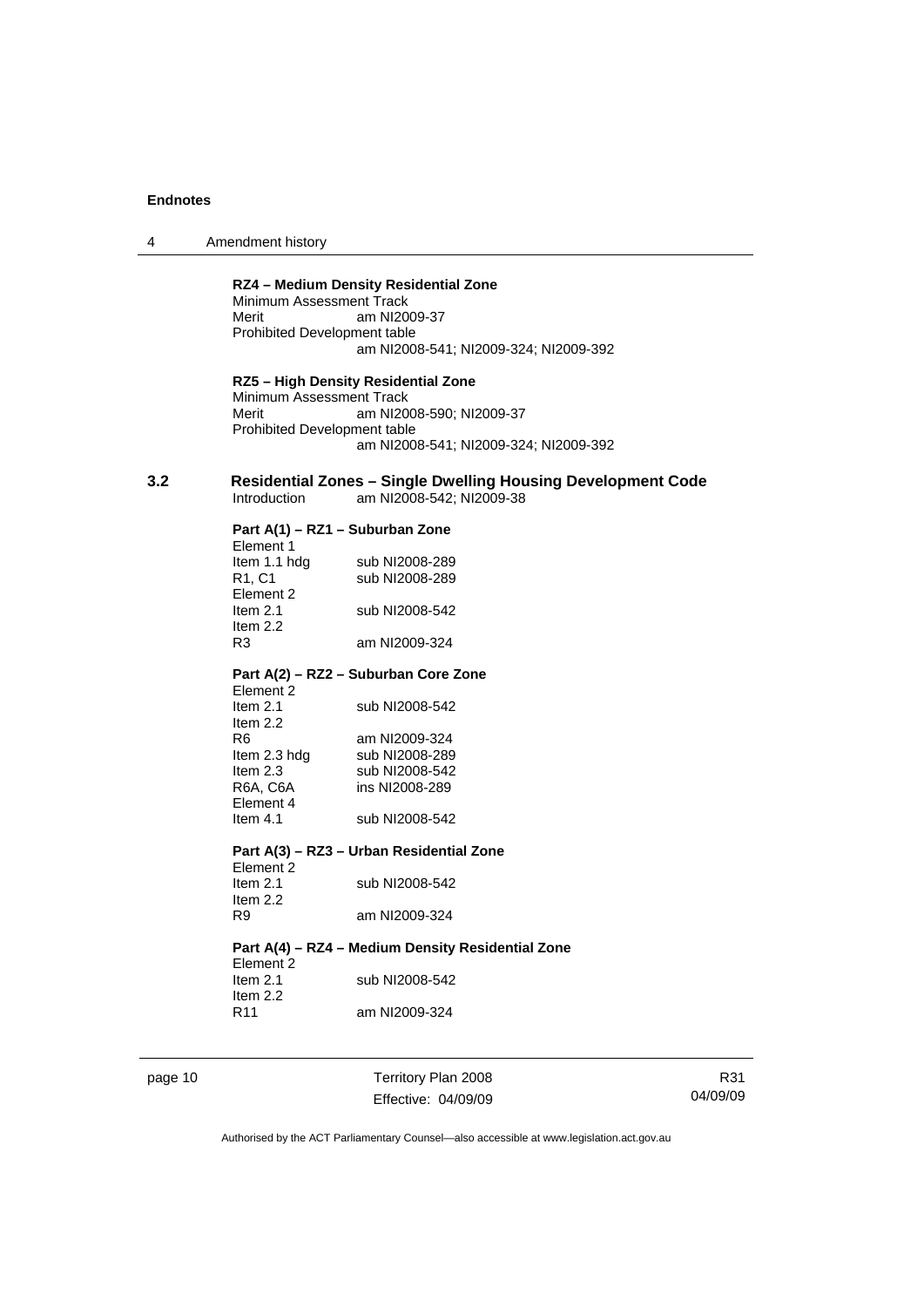Amendment history 4

| Part A(5) - RZ5 - High Density Residential Zone<br>Element 2<br>Item $2.2$                                                                |                                                                                                                                                                                       |  |  |
|-------------------------------------------------------------------------------------------------------------------------------------------|---------------------------------------------------------------------------------------------------------------------------------------------------------------------------------------|--|--|
| R <sub>13</sub>                                                                                                                           | am NI2009-324                                                                                                                                                                         |  |  |
| Element 1                                                                                                                                 | <b>Part B - General Development Controls</b>                                                                                                                                          |  |  |
| Item 1.1 hdg<br>R14, C14                                                                                                                  | sub NI2008-289<br>sub NI2008-289                                                                                                                                                      |  |  |
| Element 2<br>Item 2.1 hdg<br>R15, C15<br>Item 2.2                                                                                         | om R16<br>om NI2009-38                                                                                                                                                                |  |  |
| C16<br>Item 2.3 hdg<br>R17, C17<br>Item 2.4 hdg<br>R <sub>18</sub> , C <sub>18</sub>                                                      | sub NI2009-38<br>sub NI2008-289<br>sub NI2008-289<br>sub NI2008-289<br>sub NI2008-289                                                                                                 |  |  |
| Element 6<br>Item 6.1<br>R21<br>Item $6.2$<br>R23, C23                                                                                    | am NI2008-290<br>sub NI2008-542                                                                                                                                                       |  |  |
| Element 7<br>Item 7.1 hdg<br>R26, C26<br>C <sub>26</sub><br>Item 7.2 hdg<br>R27, C27<br>Item 7.3 hdg<br>R <sub>28</sub> , C <sub>28</sub> | sub NI2008-289<br>sub NI2008-289, NI2008-542<br>am NI2009-392<br>om NI2008-289<br>om NI2008-289<br>sub NI2008-289<br>renum as 7.2 NI2008-541<br>sub NI2008-289; NI2008-542; NI2009-38 |  |  |
| <b>Part C - Development Type Controls</b><br>am NI2008-542<br><b>Introduction</b>                                                         |                                                                                                                                                                                       |  |  |
| Part C(1) - Single Dwelling Housing<br>Element 2                                                                                          |                                                                                                                                                                                       |  |  |
| Table 1<br>Table 2<br>Table 3<br>Table 4, note<br>Item 2.3 hdg<br>R32, C32                                                                | sub NI2008-290<br>am NI2008-541<br>sub NI2008-290<br>am NI2008-541<br>sub NI2008-542<br>sub NI2008-542<br>sub NI2008-542                                                              |  |  |

R31 04/09/09

Territory Plan 2008 Effective: 04/09/09 page 11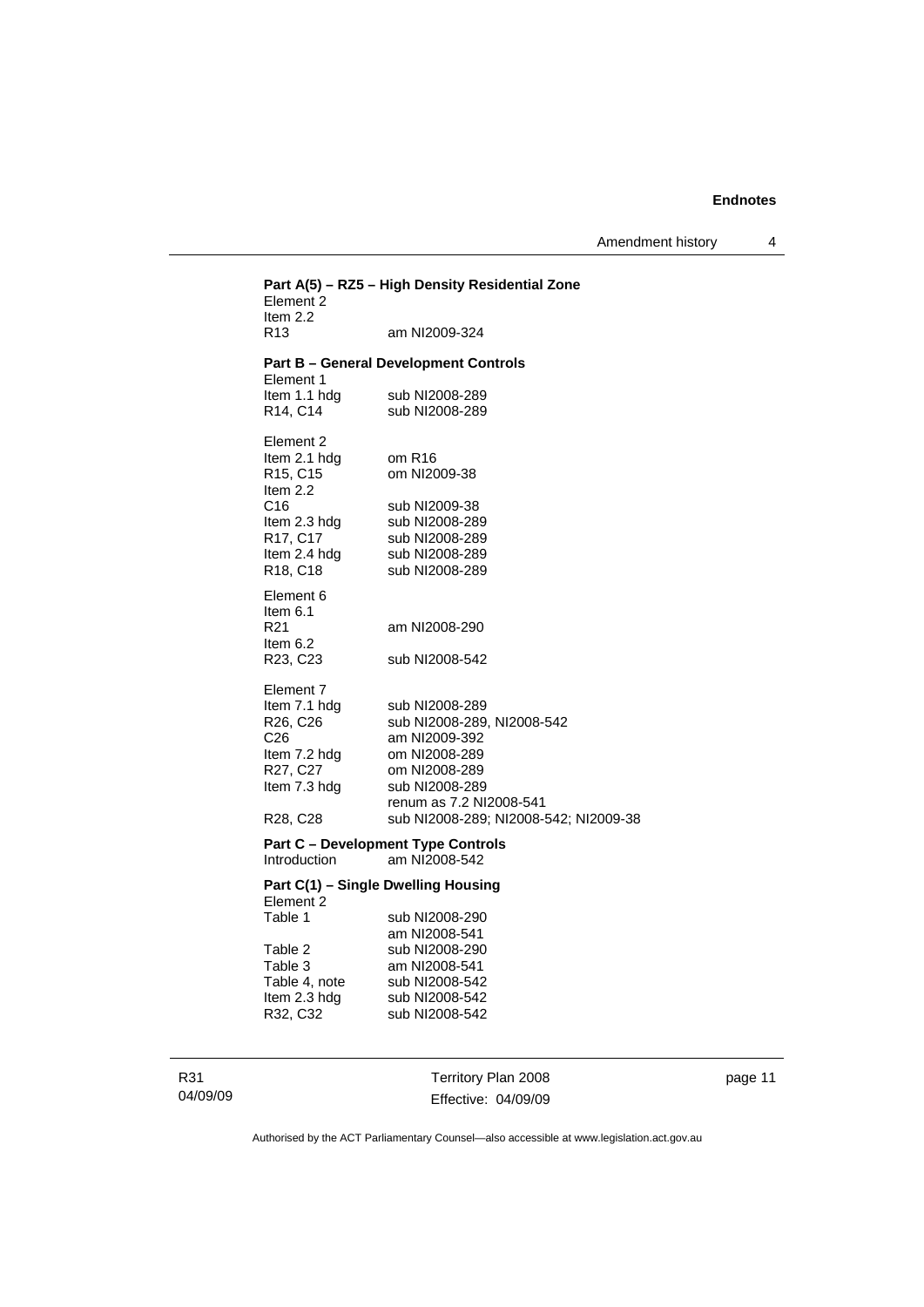| 4       | Amendment history               |                                |                                                                          |          |
|---------|---------------------------------|--------------------------------|--------------------------------------------------------------------------|----------|
|         | Figure C1, C2, C3 am NI2008-290 |                                |                                                                          |          |
|         |                                 | sub NI2008-542                 |                                                                          |          |
|         | Figure C <sub>3</sub>           | am NI2009-324                  |                                                                          |          |
|         | Item 2.4 hdg                    | ins NI2009-38                  |                                                                          |          |
|         | R32A, C32A                      | ins NI2009-38                  |                                                                          |          |
|         | Element 3<br>Item 3.2           |                                |                                                                          |          |
|         | R36                             | am NI2008-541                  |                                                                          |          |
|         | Element 4                       |                                |                                                                          |          |
|         | R40                             | am NI2009-38                   |                                                                          |          |
|         | R41                             | om NI2009-38                   |                                                                          |          |
|         | R 44, C44                       | sub NI2008-289<br>am NI2009-38 |                                                                          |          |
|         | Element 5                       |                                |                                                                          |          |
|         | R49, C49                        | sub NI2008-289                 |                                                                          |          |
|         | Element 6                       |                                |                                                                          |          |
|         | Item 6.1 hdg                    | sub NI2008-289                 |                                                                          |          |
|         | R <sub>51</sub>                 | sub NI2008-289                 |                                                                          |          |
|         |                                 | am NI2008-541                  |                                                                          |          |
|         | <b>R52</b>                      | sub NI2008-289                 |                                                                          |          |
|         | R <sub>53</sub>                 | sub NI2008-289<br>am NI2009-99 |                                                                          |          |
|         |                                 |                                | Part C(2) - Single Dwelling Housing - Additional Controls for Deakin and |          |
|         |                                 | <b>Forrest</b>                 |                                                                          |          |
|         | Element 2                       |                                |                                                                          |          |
|         | Item 2.2 hdg                    | am NI2009-392<br>am NI2008-290 |                                                                          |          |
|         | Item 2.3 hdg                    |                                |                                                                          |          |
|         | Item 2.4 hdg<br>am NI2008-290   |                                |                                                                          |          |
|         |                                 | sub NI2008-542                 | Part C(3) - Single Dwelling Housing - Compact Blocks in New Estates      |          |
|         | hdg<br>Introduction             | am NI2008-542                  |                                                                          |          |
|         | Element 2                       |                                |                                                                          |          |
|         | R60                             | am NI2009-38                   |                                                                          |          |
|         | Item 2.2 hdg                    | sub NI2009-38                  |                                                                          |          |
|         | Item 2.3 hdg                    | am NI2008-290                  |                                                                          |          |
|         | R62                             | sub NI2009-322                 |                                                                          |          |
|         | Item 2.4                        |                                |                                                                          |          |
|         | R63                             | sub NI2009-322                 |                                                                          |          |
|         | Item $2.6$                      |                                |                                                                          |          |
|         | R <sub>65</sub>                 | sub NI2009-322                 |                                                                          |          |
|         | Element 3                       |                                |                                                                          |          |
|         | Item 3.2                        | sub NI2009-322                 |                                                                          |          |
| page 12 |                                 | Territory Plan 2008            |                                                                          | R31      |
|         |                                 | Effective: 04/09/09            |                                                                          | 04/09/09 |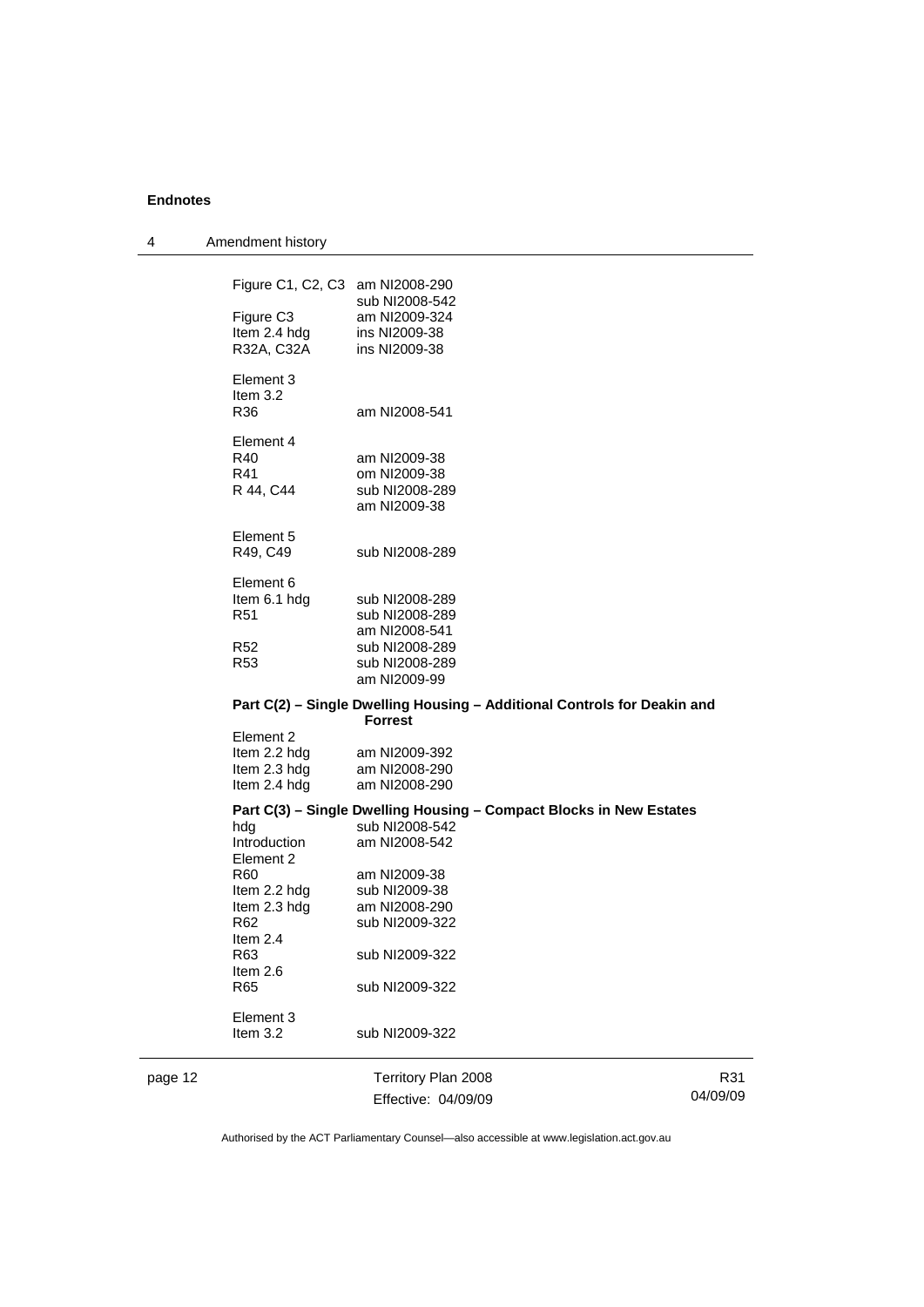Amendment history 4

| Flement 4<br>Intent<br>ltem 4.2<br>R70                                  | am NI2008-541<br>sub NI2009-322                 |
|-------------------------------------------------------------------------|-------------------------------------------------|
| Flement 6<br>Item $6.1$<br><b>R78</b><br><b>Element 7</b><br>R79<br>R80 | am NI2008-541<br>sub NI2009-38<br>sub NI2009-38 |

# **3.3 Residential Zones – Multi Unit Housing Development Code Part A(1) – RZ1 – Suburban Zone**

| Flement 1                       |                |
|---------------------------------|----------------|
| Item 1.1 hdg                    | sub NI2008-289 |
| R1. C1                          | sub NI2008-289 |
|                                 | am NI2009-38   |
| ltem 1.2 hdg                    | sub NI2008-289 |
| R <sub>2</sub> , C <sub>2</sub> | sub NI2008-289 |
|                                 | am NI2009-38   |
| Item $1.2$                      | sub NI2008-542 |
| Element 2                       |                |
| ltem 2.1 hdg                    | sub NI2009-38  |
| ltem 2.1                        | sub NI2008-542 |
| R5                              | am NI2008-590  |
| Item $2.2$                      | sub NI2008-542 |
| R7                              | am NI2009-324  |
| R8                              | am NI2009-38   |
| R9                              | am NI2009-38   |
| Figure A1 note                  | am NI2009-38   |
|                                 |                |
|                                 |                |

Introduction am NI2008-290

# **Part A(2) – RZ2 – Suburban Core Zone**

| Flement 1                         |                |
|-----------------------------------|----------------|
| Item 1.1 hdg                      | sub NI2008-289 |
| R <sub>10</sub> , C <sub>10</sub> | sub NI2008-289 |
|                                   | am NI2009-38   |
| ltem 1.1                          | sub NI2008-542 |
| R11                               | am NI2009-322  |
| Item 1.3 hdg                      | sub NI2008-289 |
| R12, C12                          | sub NI2008-289 |
| Element 2                         |                |
| Item 2.1 hdg                      | sub NI2009-38  |
| Item $2.1$                        | sub NI2008-542 |

R31 04/09/09

Territory Plan 2008 Effective: 04/09/09 page 13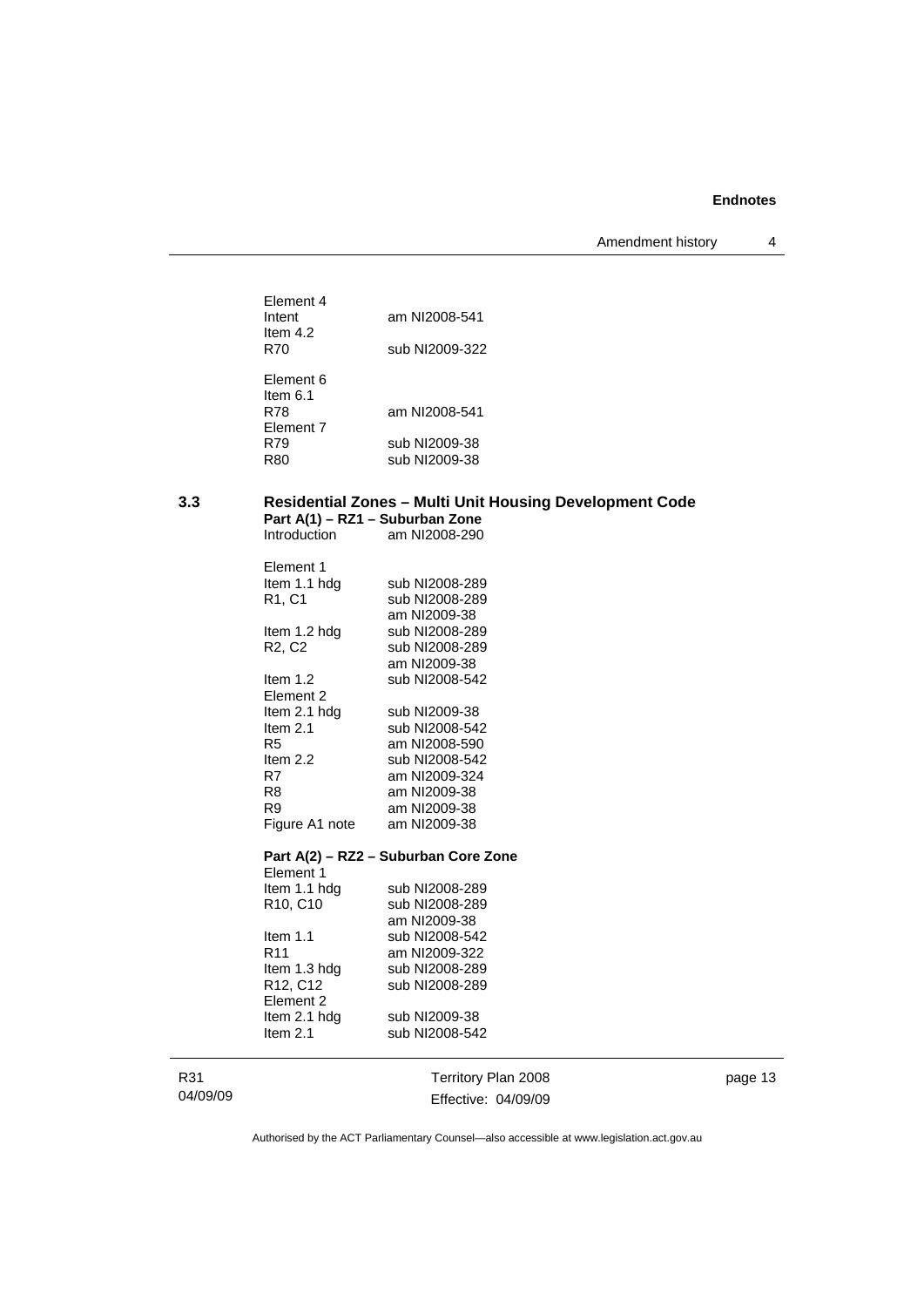4 Amendment history

|         | Item 2.2                    |                                                   |
|---------|-----------------------------|---------------------------------------------------|
|         | R <sub>14</sub>             | am NI2009-324                                     |
|         | ltem 2.3                    |                                                   |
|         | R <sub>15</sub>             | am NI2009-38                                      |
|         | R <sub>16</sub>             | am NI2009-38                                      |
|         | Figure A2 note am NI2009-38 |                                                   |
|         | Element 4                   |                                                   |
|         | R <sub>17</sub>             | am NI2009-38                                      |
|         |                             |                                                   |
|         |                             | Part A(3) - RZ3 - Urban Residential Zone          |
|         | Element 2                   |                                                   |
|         | Item 2.1 hdg                | sub NI2009-38                                     |
|         | Item $2.1$                  | sub NI2008-542                                    |
|         | R <sub>19</sub>             | am NI2009-324                                     |
|         | R <sub>20</sub>             | am NI2009-38                                      |
|         | Figure A3 note am NI2009-38 |                                                   |
|         |                             | Part A(4) - RZ4 - Medium Density Residential Zone |
|         | Element 2                   |                                                   |
|         |                             | sub NI2008-289                                    |
|         | Item 2.1 hdg<br>R21, C21    | sub NI2008-289                                    |
|         | Item 2.1                    | sub NI2008-542                                    |
|         | Item 2.2 hdg                | sub NI2009-38                                     |
|         | R24                         | am NI2009-38                                      |
|         | Note                        | am NI2009-38                                      |
|         |                             |                                                   |
|         |                             | Part A(5) – RZ5 – High Density Residential Zone   |
|         | Element 2                   |                                                   |
|         | Item 2.1 hdg                | sub NI2008-289                                    |
|         | R25, C25                    | sub variation No 288                              |
|         | R26, C26                    | sub NI2008-289                                    |
|         | R26A, C26A<br>R27, C27      | ins NI2008-289<br>sub NI2008-289                  |
|         |                             | R27A, C27A ins variation No 288                   |
|         |                             |                                                   |
|         |                             | <b>Part B – General Development Controls</b>      |
|         | Element 1                   |                                                   |
|         | ltem 1.1 hdg                | sub NI2008-289                                    |
|         | R28, C28                    | sub NI2008-289                                    |
|         |                             |                                                   |
|         | Element 2                   |                                                   |
|         | C <sub>30</sub>             | sub NI2009-38                                     |
|         | Item 2.3 hdg                | sub NI2008-289                                    |
|         | R31, C31                    | sub NI2008-289                                    |
|         | Item 2.4 hdg                | sub NI2008-289                                    |
|         | R32, C32                    | sub NI2008-289<br>sub NI2009-38                   |
|         | Item 2.5 hdg<br>C34         | am NI2009-38                                      |
|         |                             |                                                   |
|         |                             |                                                   |
|         |                             |                                                   |
| page 14 |                             | Territory Plan 2008                               |

Effective: 04/09/09

R31 04/09/09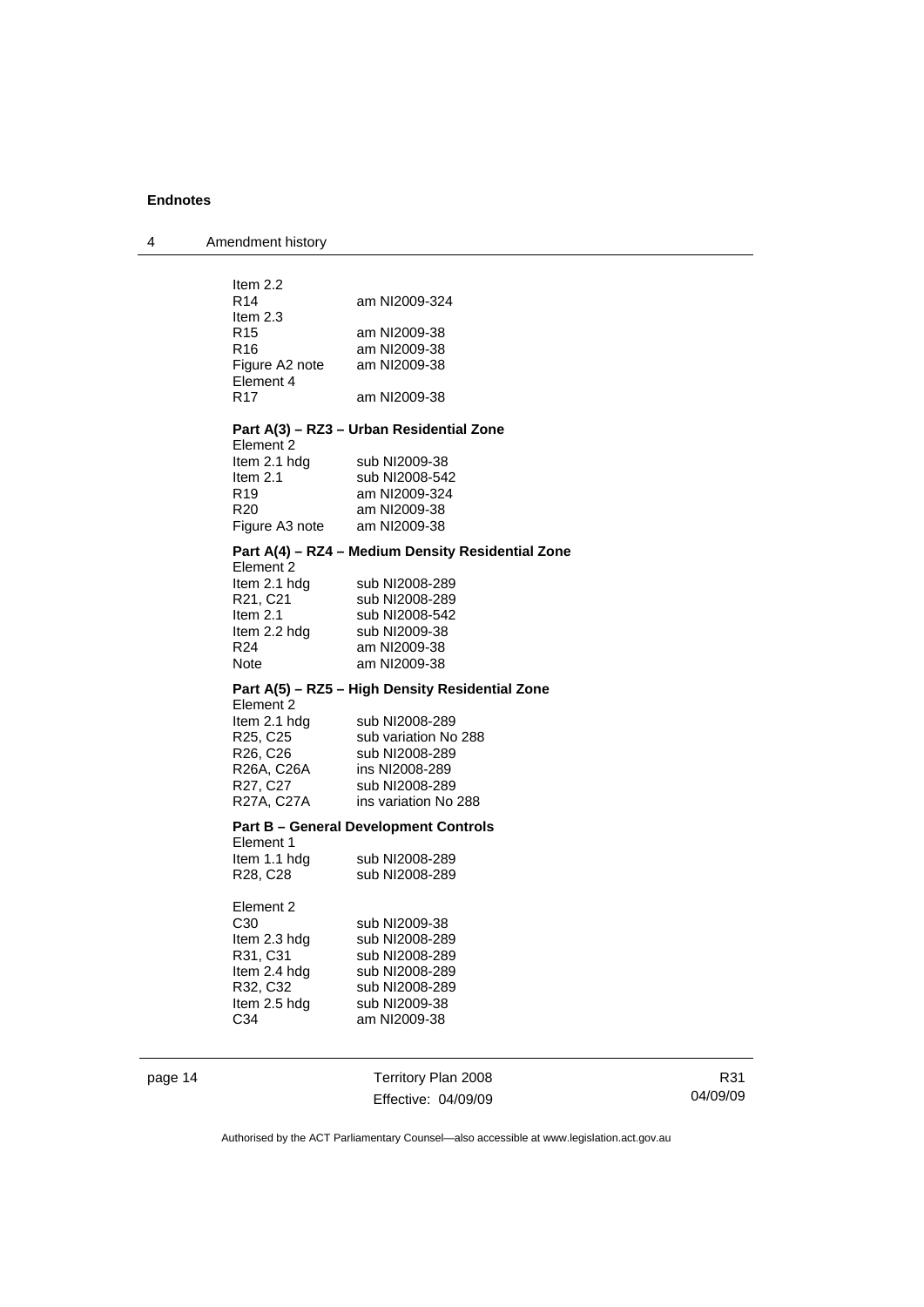Amendment history 4

| Note                           | sub NI2009-38                                             |
|--------------------------------|-----------------------------------------------------------|
|                                |                                                           |
| Element 6                      |                                                           |
| Item $6.1$                     |                                                           |
| R39                            | am NI2008-290                                             |
| Item 6.4 hdg                   | sub NI2008-542                                            |
| R42, C42                       | sub NI2008-542                                            |
|                                | am NI2009-99                                              |
| Item $6.7$                     |                                                           |
| R46                            | am NI2008-541                                             |
| Item $6.8$                     | sub NI2008-542                                            |
| R47                            | am NI2008-290                                             |
| Item $6.9$                     | sub NI2008-542                                            |
| Element 7                      |                                                           |
| Item 7.1 hdg                   | sub NI2008-289                                            |
| Item $7.1$                     | sub NI2008-542                                            |
| R50, C50                       | sub NI2008-289                                            |
| C50                            | am NI2009-392                                             |
| Item 7.3 hdg                   | sub NI2008-289                                            |
| R52, C52                       | sub NI2008-289                                            |
| <b>Introduction</b>            | <b>Part C - Development Type Controls</b><br>am NI2009-38 |
| Part C(1) - Multi Unit Housing |                                                           |
| Element 2                      |                                                           |
| Table 1                        | sub NI2008-290                                            |
|                                | am NI2008-541                                             |
| Table 2                        | sub NI2008-290                                            |
|                                | am NI2008-541                                             |
| Table 4, note                  | sub NI2008-542                                            |
| Item 2.3 hdg                   | sub NI2008-542                                            |
| R56, C56                       | sub NI2008-542                                            |
| Figure C1                      | am NI2008-290                                             |
|                                | sub NI2008-542                                            |
| Element 3                      |                                                           |
| Item $3.3$ .                   |                                                           |
| R63                            | am NI2008-590; NI2009-38                                  |
| R68, C68                       | sub NI2008-542                                            |
| R69, C69                       | sub NI2008-542                                            |
| Figure C1A                     | ins NI2008-542                                            |
| Element 4                      |                                                           |
| Item 4.1                       |                                                           |
| R72                            | am NI2008-541; NI2009-38                                  |
| R73                            | om NI2009-38                                              |
|                                |                                                           |
|                                |                                                           |
|                                | Territory Plan 2008                                       |

page 15

Authorised by the ACT Parliamentary Counsel—also accessible at www.legislation.act.gov.au

Effective: 04/09/09

R31 04/09/09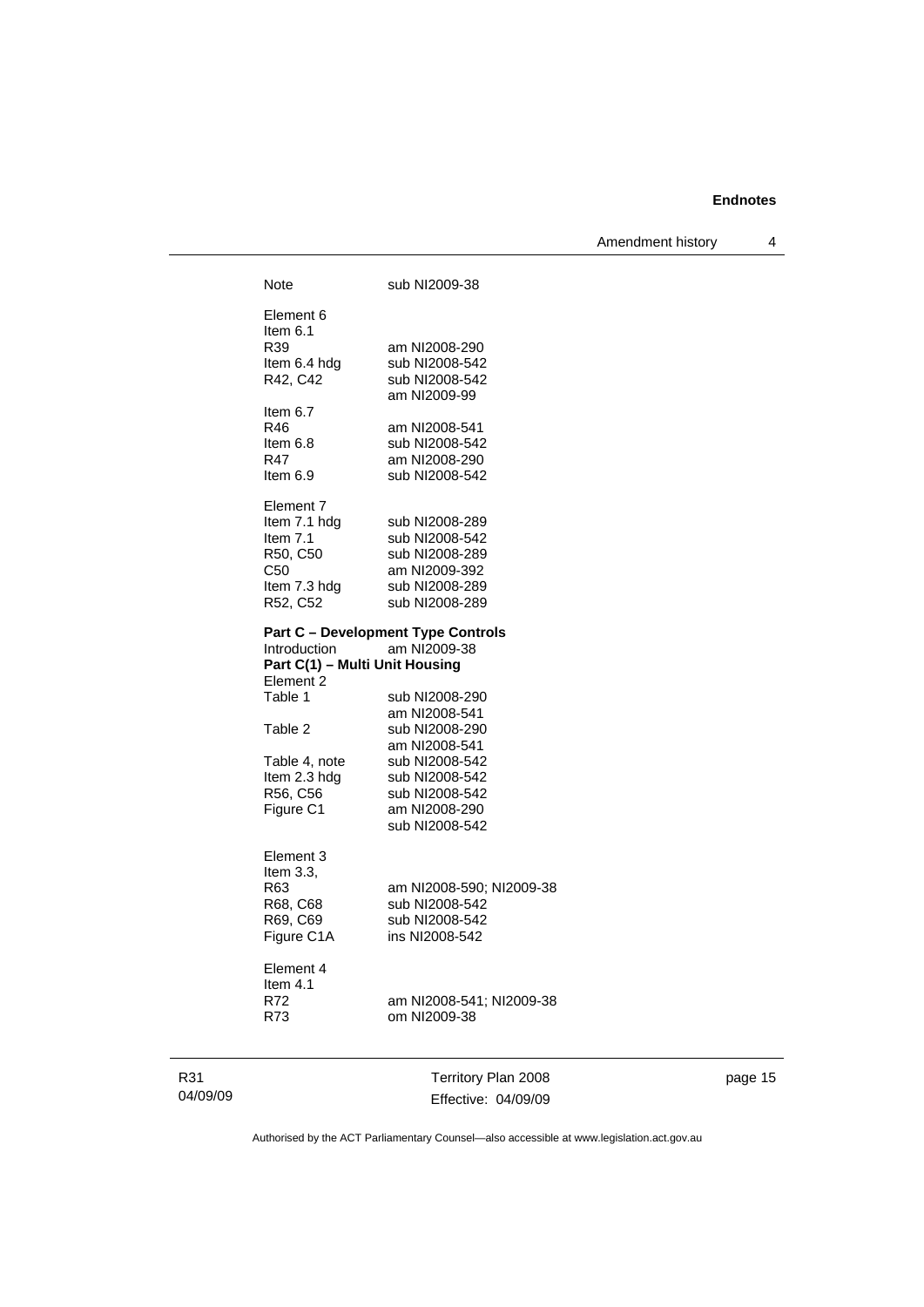| Item $4.2$<br>R80, C80<br>om NI2008-289<br>R81, C81<br>sub NI2008-289<br>R81<br>am NI2009-99; NI2009-322<br>R84, C84<br>sub NI2008-542<br>Element 5<br>Item $5.3$<br>R88, C88<br>sub NI2008-289<br>R89, C89<br>sub NI2008-289 |  |
|-------------------------------------------------------------------------------------------------------------------------------------------------------------------------------------------------------------------------------|--|
|                                                                                                                                                                                                                               |  |
|                                                                                                                                                                                                                               |  |
|                                                                                                                                                                                                                               |  |
|                                                                                                                                                                                                                               |  |
|                                                                                                                                                                                                                               |  |
|                                                                                                                                                                                                                               |  |
|                                                                                                                                                                                                                               |  |
|                                                                                                                                                                                                                               |  |
|                                                                                                                                                                                                                               |  |
| R89<br>am NI2009-322                                                                                                                                                                                                          |  |
| sub NI2008-289<br>R90, C90                                                                                                                                                                                                    |  |
|                                                                                                                                                                                                                               |  |
| Part C(2) - Multi Unit Housing                                                                                                                                                                                                |  |
| Element 2                                                                                                                                                                                                                     |  |
| Item 2.2 hdg<br>sub NI2008-541                                                                                                                                                                                                |  |
| Item 2.3 hdg<br>sub NI2008-541                                                                                                                                                                                                |  |
| Part C(3) - Multi Unit Housing                                                                                                                                                                                                |  |
| Element 2                                                                                                                                                                                                                     |  |
| Item 2.3<br>sub NI2008-542                                                                                                                                                                                                    |  |
| Item $2.4$<br>sub NI2008-542                                                                                                                                                                                                  |  |
| Element 3                                                                                                                                                                                                                     |  |
| Item $3.4$                                                                                                                                                                                                                    |  |
| R <sub>129</sub><br>am NI2008-541                                                                                                                                                                                             |  |
| Item $3.5$                                                                                                                                                                                                                    |  |
| R <sub>132</sub><br>am NI2009-324<br>Element 4                                                                                                                                                                                |  |
| Item $4.1$                                                                                                                                                                                                                    |  |
| R <sub>135</sub><br>am NI2009-324                                                                                                                                                                                             |  |
|                                                                                                                                                                                                                               |  |
| Part D - Development Type Controls-Other forms of Residential                                                                                                                                                                 |  |
| <b>Development and Non-Residential Development</b>                                                                                                                                                                            |  |
| Element 1                                                                                                                                                                                                                     |  |
| Item $1.6$                                                                                                                                                                                                                    |  |
| sub NI2008-542<br>R <sub>260</sub><br>R261<br>sub N2008-542                                                                                                                                                                   |  |
|                                                                                                                                                                                                                               |  |
| 3.4<br><b>Inner North Precinct Code</b>                                                                                                                                                                                       |  |
| <b>Part A - General Development Controls</b>                                                                                                                                                                                  |  |
| Element 2                                                                                                                                                                                                                     |  |
| Item 2.1 hdg<br>sub NI2008-358                                                                                                                                                                                                |  |

| ltem 2.1 hdg | sub NI2008-358 |
|--------------|----------------|
| R3           | sub NI2008-358 |
| ltem 2.3 hdg | sub NI2008-358 |
| R6           | sub NI2008-358 |
| R7           | sub NI2008-358 |
| C11          | sub NI2008-358 |
| Figure 1     | sub NI2008-358 |
|              |                |

page 16 Territory Plan 2008 Effective: 04/09/09

R31 04/09/09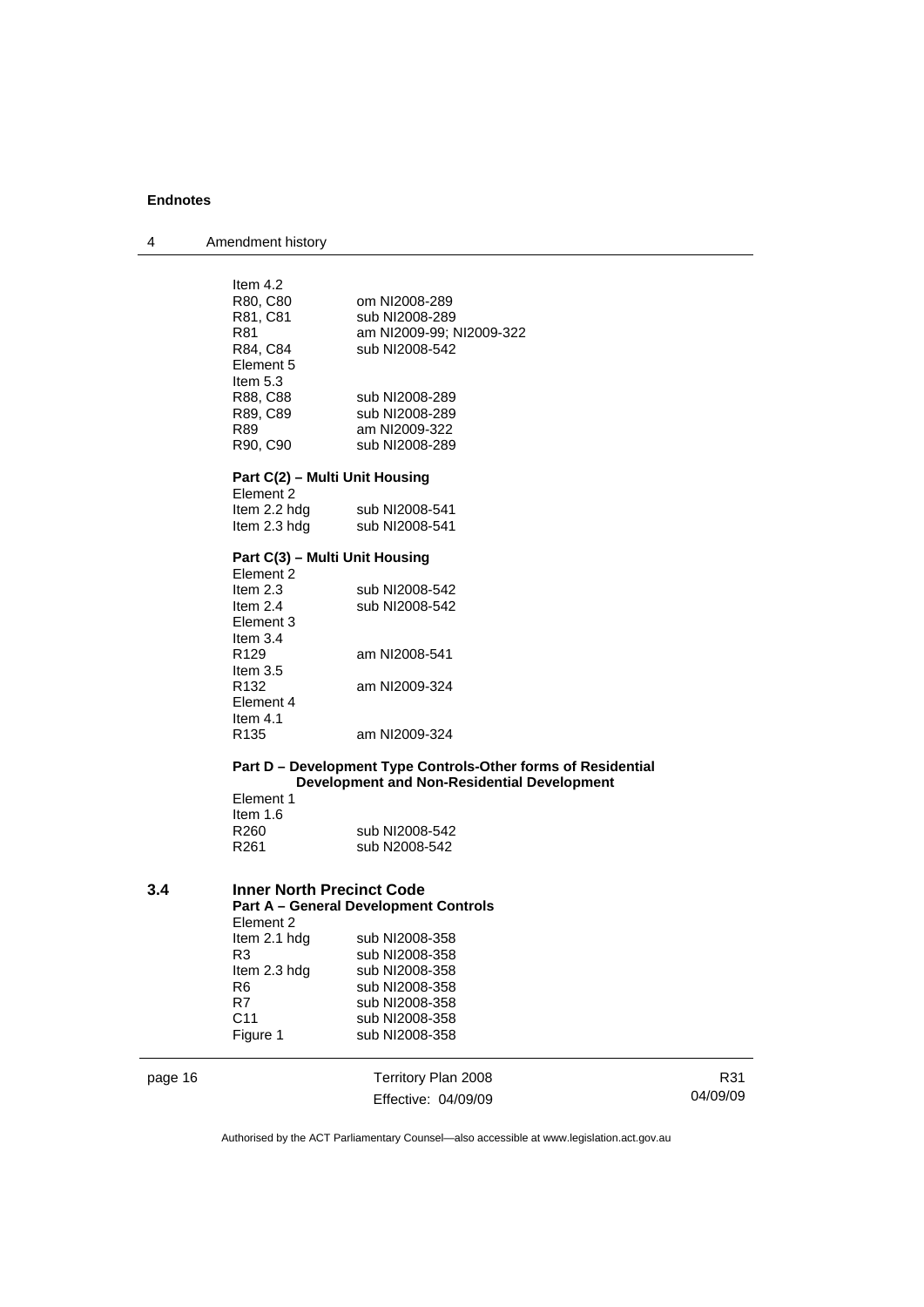Amendment history 4

| R <sub>13</sub>     |                                        |  | sub NI2008-358<br>am NI2009-322 |
|---------------------|----------------------------------------|--|---------------------------------|
| Item 2.5 hdg        |                                        |  | sub NI2008-541                  |
| Element 3           |                                        |  |                                 |
| Figure 2            |                                        |  | sub NI2008-358                  |
| Item 3.2 hdg        |                                        |  | sub NI2008-358                  |
| R <sub>18</sub>     |                                        |  | sub NI2008-358                  |
|                     | <b>Part B - Control Plans</b>          |  |                                 |
| Braddon             |                                        |  | sub NI2008-358                  |
|                     | <b>Part C - Site Specific Controls</b> |  |                                 |
|                     | Part C (1) - Braddon                   |  |                                 |
| Item 2.2 hdg        |                                        |  | om NI2008-358                   |
| R <sub>25</sub>     |                                        |  | om NI2008-358                   |
| Item 2.3 hdg        |                                        |  | om NI2008-358                   |
| R <sub>26</sub>     |                                        |  | om NI2008-358                   |
|                     | Part C (2) – Lyneham                   |  |                                 |
| Item 2.2 hdg        |                                        |  | om NI2008-358                   |
| R32                 |                                        |  | om NI2008-358                   |
| Item 2.3 hdg        |                                        |  | om NI2008-358                   |
| R33                 |                                        |  | om NI2008-358                   |
| Item 2.4 hdg        |                                        |  | om NI2008-358                   |
| R34                 |                                        |  | om NI2008-358                   |
| Item 2.5 hdg        |                                        |  | om NI2008-358                   |
| R35                 |                                        |  | om NI2008-358<br>om NI2008-358  |
| Item 2.6 hdg<br>R36 |                                        |  | om NI2008-358                   |
| Item 2.7 hdg        |                                        |  | om NI2008-358                   |
| R37                 |                                        |  | om NI2008-358                   |
| Item 2.8 hdg        |                                        |  | om NI2008-358                   |
| R38                 |                                        |  | om NI2008-358                   |
| Item 2.9 hdg        |                                        |  | om NI2008-358                   |
| R39                 |                                        |  | om NI2008-358                   |
| ltem 2.10 hdg       |                                        |  | om NI2008-358                   |
| R40                 |                                        |  | om NI2008-358                   |
|                     |                                        |  |                                 |

#### **Part C (4) – Turner**

Element 2 Item 2.1 hdg sub NI2008-358<br>
R45 sub NI2008-358<br>
Figure 3 ins NI2008-358 R45 sub NI2008-358 Figure 3 ins NI2008-358

Territory Plan 2008 Effective: 04/09/09 page 17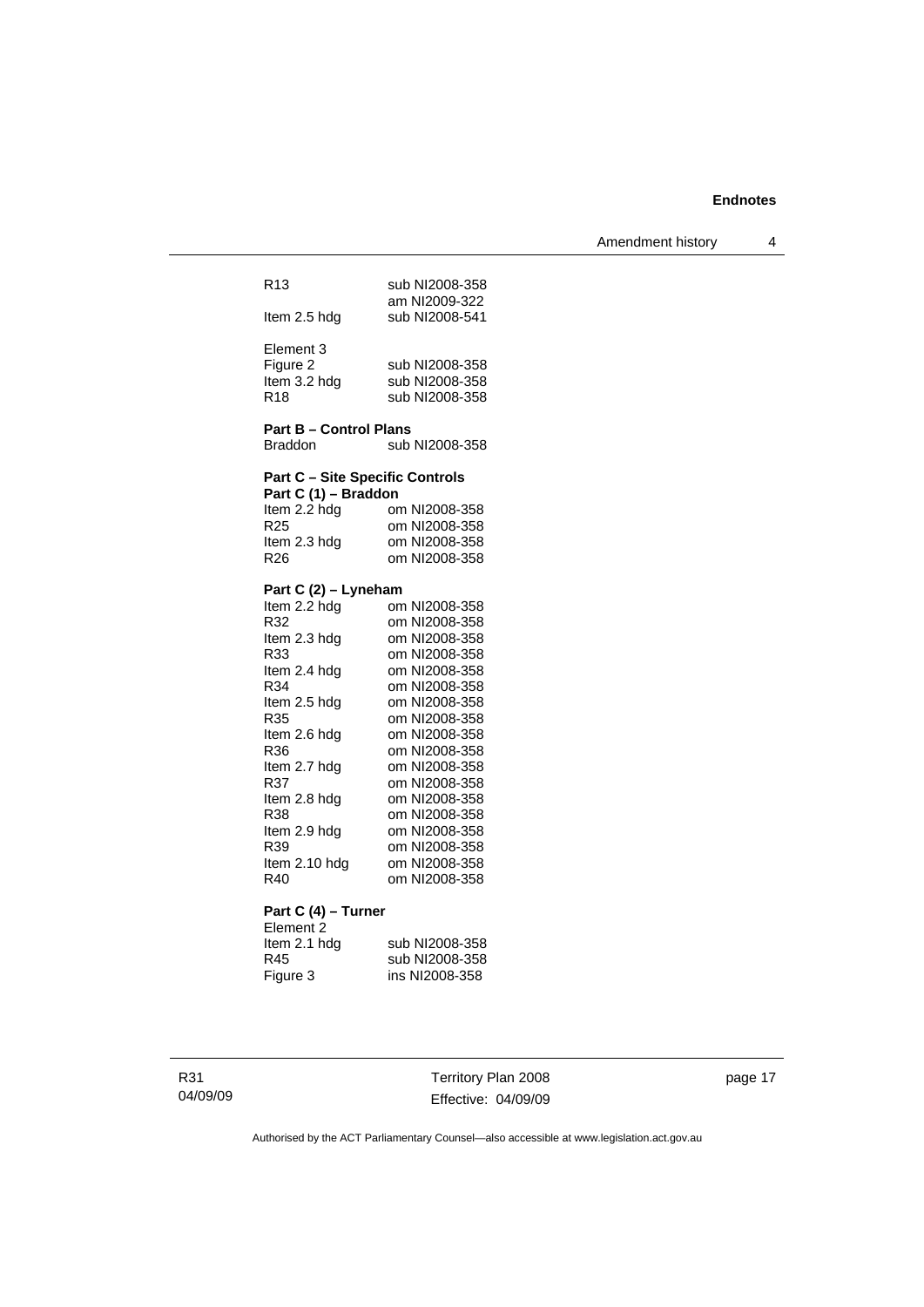| 4 | Amendment history |
|---|-------------------|
|---|-------------------|

#### **4.1 CZ1 – CZ6 Objectives and Development Tables CZ1 – Core Zone**

Minimum Assessment Track

Merit am NI2009-37; NI2009-324 Prohibited Development table am NI2008-541; NI2009-324; NI2009-392

#### **CZ2 – Business Zone**

Minimum Assessment Track<br>Merit am NI20 am NI2009-37; NI2009-324 Prohibited Development table am NI2008-541; NI2009-324; NI2009-392

#### **CZ3 – Services Zone**

Minimum Assessment Track Merit am NI2009-37; NI2009-324 Prohibited Development table am NI2008-541; NI2009-324; NI2009-392

#### **CZ4 – Local Centres Zone**

Minimum Assessment Track Merit am variation No 281; NI2009-37; NI2009-324 Prohibited Development table am NI2008-541; NI2009-324; NI2009-392

#### **CZ5 – Mixed Use Zone**

Minimum Assessment Track<br>Merit am NI20 am NI2009-37; NI2009-324 Prohibited Development table am NI2008-541; NI2009-324; NI2009-392

**CZ6 – Leisure and Accommodation Zone** Minimum Assessment Track Merit **Am Variation No 293**; NI2009-37 Prohibited Development table am NI2008-541; NI2009-324; NI2009-392 Fig 5<br>Narrabundah

sub Variation No 293

**4.2 City Centre Precinct Code Part A (1) – City Centre – CZ1 Core Zone**  Element 2<br>R34 am NI2008-290

> **Part A (3) – City Centre – CZ3 Services Zone – Braddon**  Element 1 Item 1.1 hdg sub NI2008-290

page 18 Territory Plan 2008 Effective: 04/09/09

R31 04/09/09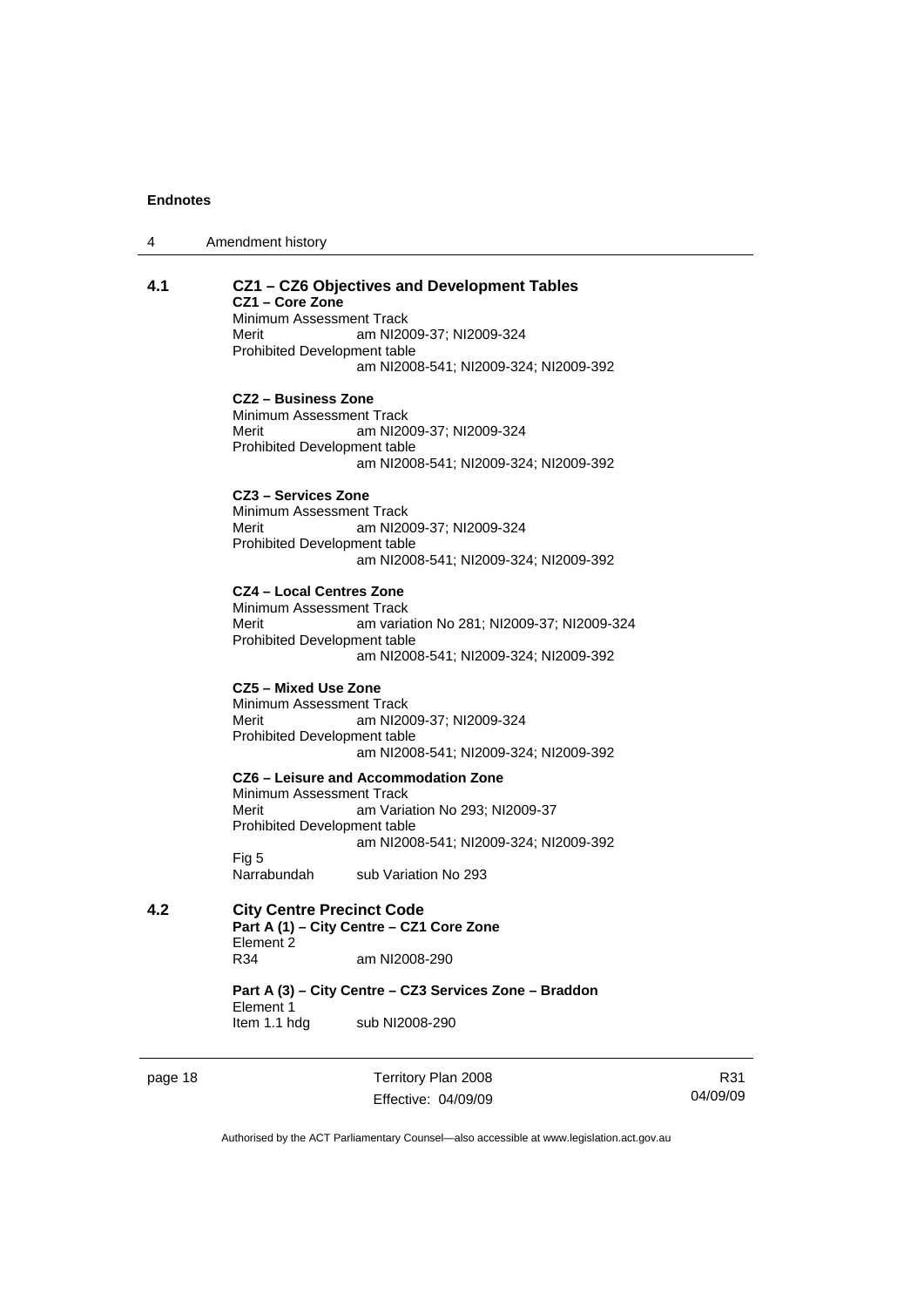Amendment history 4

| R41, C41   | sub NI2008-290 |
|------------|----------------|
| R42, C42   | sub NI2008-290 |
| R43, C43   | sub NI2008-290 |
| R44, C44   | sub NI2008-290 |
| Figure A12 | sub NI2008-290 |

# **Part B – General Development Controls**

Element 2 Item 2.3<br>C62 sub NI2009-38 Element 6 Item 6.1<br>R83 am NI2008-541 Element 7 Item 7.1<br>R99 am NI2009-38

# **4.3 Town Centres Precinct Code**

**Part A – Town Centres – Overview Figure A1** sub variation No sub variation No 289

**Part A(3) – CZ3 Services Zone**  Element 3<br>Figure A5 sub variation No 289

# **Part B – General Development Controls**  Element 1 Item 1.3<br>R61 am NI2008-541 Element 2 Item 2.3<br>C64

sub NI2009-38 Element 6 Item  $6.1$ <br>R $8.3$ am NI2008-541 Element 7 Item  $7.1$ <br>R99 am NI2009-38

**4.4 Group Centres Precinct Code Part A(2) – CZ2 Business Zone**  Element 1 Item 1.2<br>R12 am NI2008-541 Item  $1.4$ <br>R<sub>15</sub> am NI2008-541

R31 04/09/09 Territory Plan 2008 Effective: 04/09/09 page 19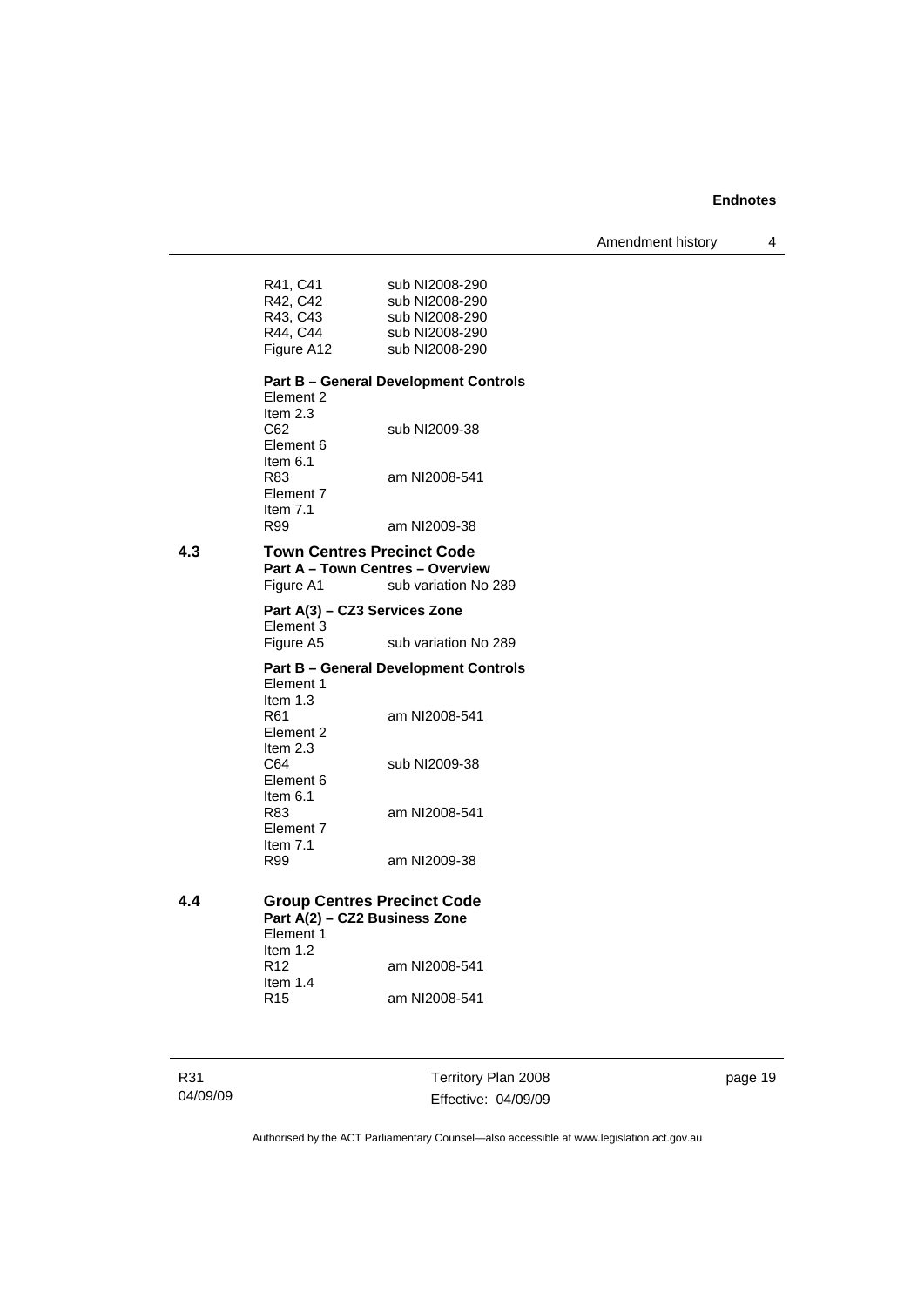| 4 | Amendment history |
|---|-------------------|
|---|-------------------|

|                   | Element 1                                               | <b>Part B - General Development Controls</b>                                                   |  |
|-------------------|---------------------------------------------------------|------------------------------------------------------------------------------------------------|--|
|                   | Item $1.3$<br>R34<br>Element 2                          | am NI2008-541                                                                                  |  |
|                   | Item $2.3$<br>C37<br>Element 6                          | sub NI2009-38                                                                                  |  |
|                   | Item $6.1$<br><b>R57</b><br>Element 7                   | am NI2008-541                                                                                  |  |
| Item $7.1$<br>R71 |                                                         | am NI2009-38                                                                                   |  |
| 4.5               | Element 1                                               | <b>Local Centres Precinct Code</b><br><b>Part A - General Development Controls</b>             |  |
|                   | Item $1.3$<br>R <sub>5</sub><br>Element 2<br>Item $2.5$ | am NI2008-541                                                                                  |  |
|                   | C <sub>13</sub><br>Element 6                            | sub NI2009-38                                                                                  |  |
|                   | Item $6.1$<br>R34<br>Element 7                          | am NI2008-541                                                                                  |  |
|                   | Item $7.1$<br><b>R48</b>                                | am NI2009-38                                                                                   |  |
| 4.6               |                                                         | CZ2 Office Areas Outside Centres Precinct Code<br><b>Part A - General Development Controls</b> |  |
|                   | Element 1<br>Item $1.2$<br>R4<br>Element 2              | am NI2008-541                                                                                  |  |
|                   | Item $2.5$<br>CR.                                       | erih N12000-38                                                                                 |  |

| Item 2.5  |               |
|-----------|---------------|
| C8        | sub NI2009-38 |
| Element 6 |               |
| ltem 6.1  |               |
| R27       | am NI2008-541 |
| Element 7 |               |
| ltem 7.1  |               |
| R43       | am NI2009-38  |
|           |               |

page 20 Territory Plan 2008 Effective: 04/09/09

R31 04/09/09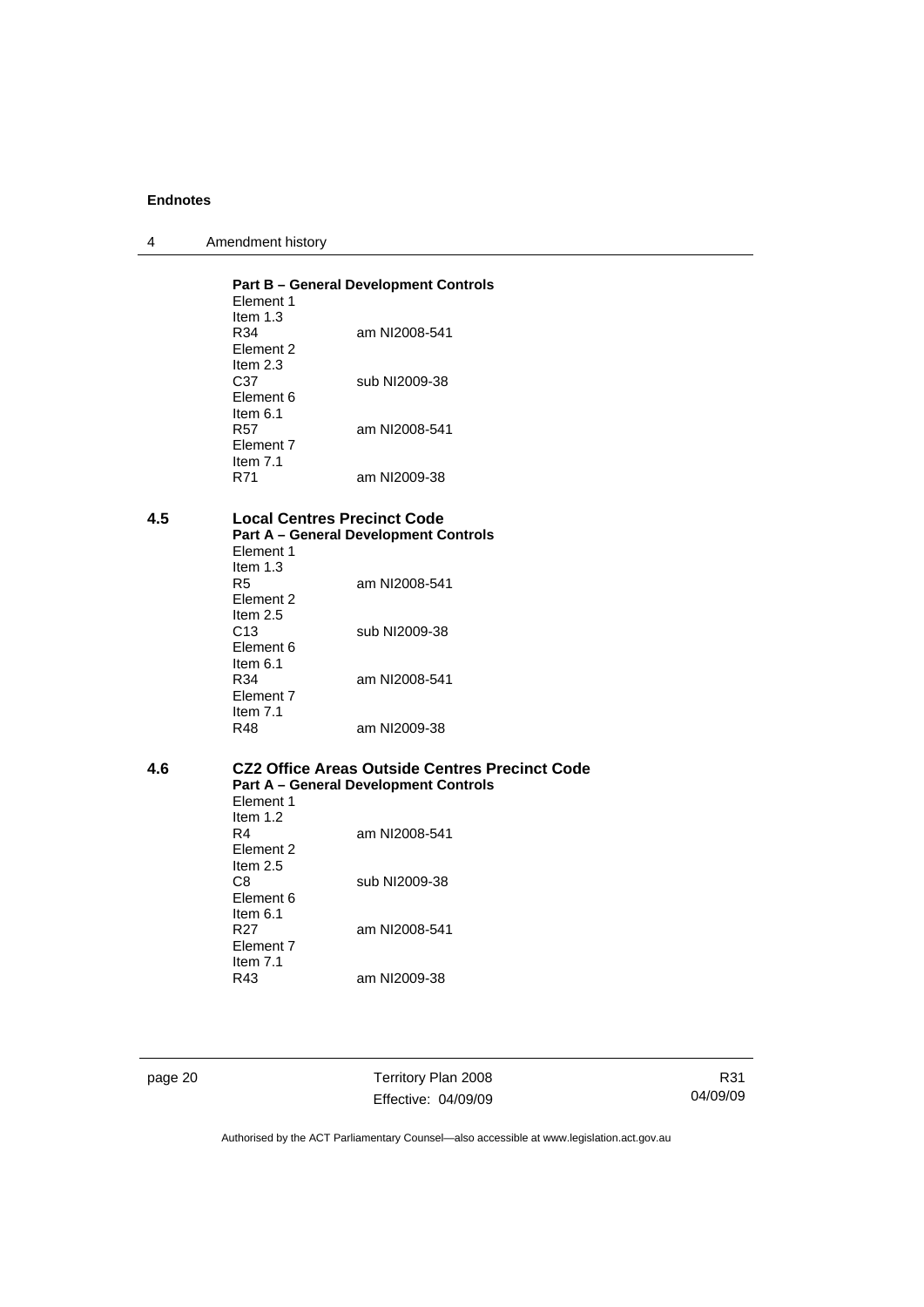Amendment history 4

**Part B – General Development Controls**  Element 1 Item 1.1<br>R53 am NI2008-541 **4.7 CZ5 Mixed Use Zone Development Code Part A – General Development Controls**  Element 1 Item 1.2<br>R3A, C3A R3A, C3A ins Variation No 293<br>R4 am NI2008-541 am NI2008-541 Element 2 Item 2.4 sub NI2009-38 Element 6 Item  $6.1$ <br>R27 am NI2008-541 Element 7 Item  $7.1$ <br>R43 am NI2009-38

#### **4.8 CZ6 Leisure and Accommodation Zone Development Code Part A – General Development Controls**  Element 1

| Item $1.1$       |                                                    |
|------------------|----------------------------------------------------|
| R2               | am NI2008-541                                      |
| ltem 1.2         |                                                    |
| R5               | am NI2008-541                                      |
| Element 2        |                                                    |
| Item $2.5$       |                                                    |
| C10              | sub NI2009-38                                      |
| Element 6        |                                                    |
| ltem 6.1         |                                                    |
| R29              | amNI2008-541                                       |
| <b>Element 7</b> |                                                    |
| ltem 7.1         |                                                    |
| R45              | am NI2009-38                                       |
|                  |                                                    |
|                  | <b>Part B – Site Specific Development Controls</b> |
| Element 1        |                                                    |

Item 1.4 hdg ins Variation No 293<br>R55A ins Variation No 293 ins Variation No 293

R31 04/09/09 Territory Plan 2008 Effective: 04/09/09 page 21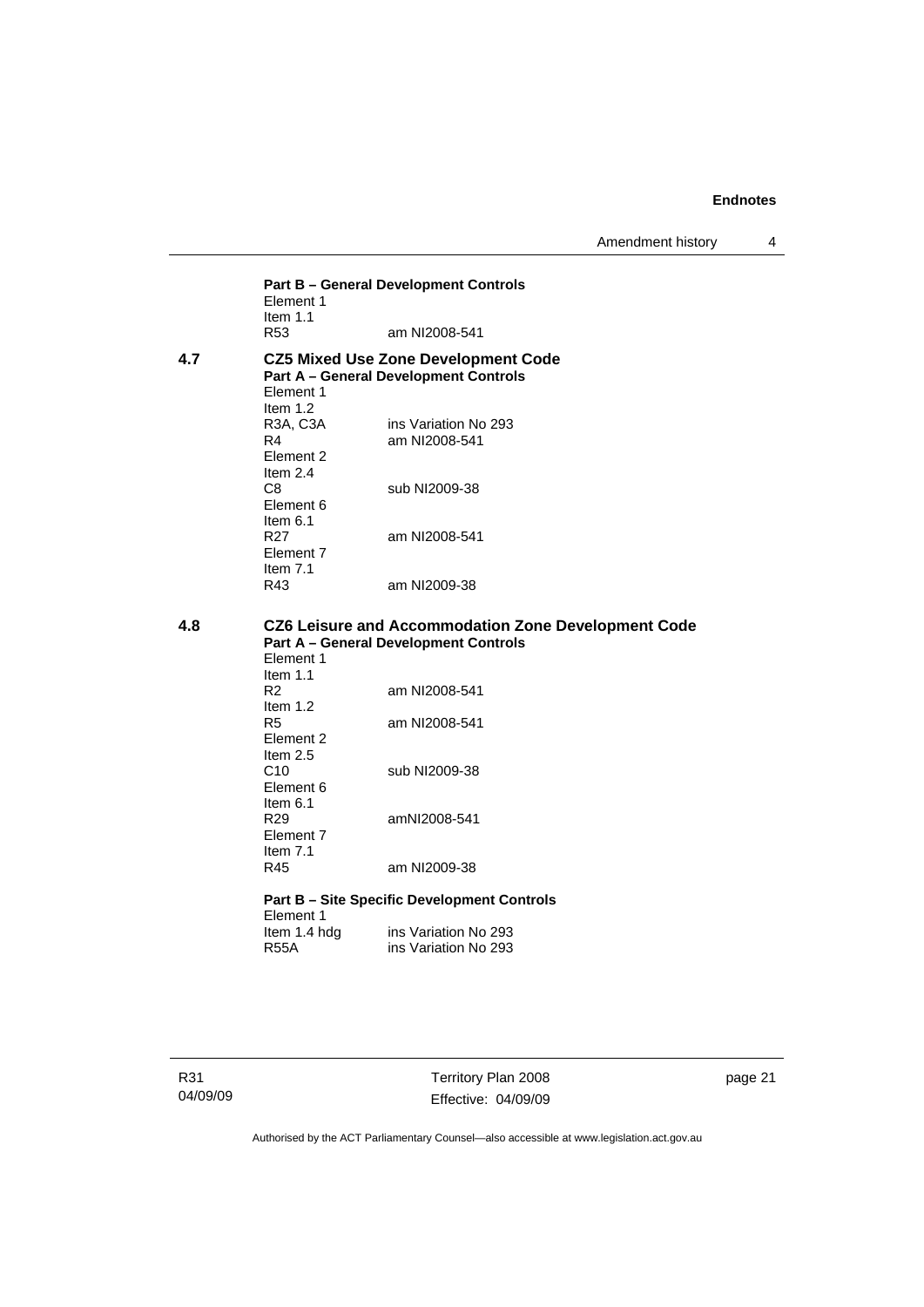| 4       | Amendment history                                                                                                                                                                                               |
|---------|-----------------------------------------------------------------------------------------------------------------------------------------------------------------------------------------------------------------|
| 5.1     | IZ1 - IZ2 Objectives and Development Tables<br>IZ1 - General Industrial Zone<br>Minimum Assessment Track<br>Merit<br>am NI2009-37<br>Prohibited Development table<br>am NI2008-541; NI2009-324; NI2009-392      |
|         | IZ2 - Mixed Use Industrial Zone<br>Minimum Assessment Track<br>Merit<br>am NI2009-37<br>Prohibited Development table<br>am NI2008-541; NI2009-324; NI2009-392                                                   |
| 5.2     | <b>Industrial Zones Development Code</b><br>Part A(2) - IZ2 - Industrial Mixed Use Zone<br>Element 1<br>R <sub>2</sub><br>am NI2008-290                                                                         |
|         | <b>Part B - General Development controls</b><br>Element 2<br>Item $2.3$<br>R <sub>11</sub> , C <sub>11</sub><br>am NI2008-590                                                                                   |
|         | Element 2<br>Item 2.5<br>C <sub>13</sub><br>sub NI2009-38<br>Element 6<br>Item $6.1$                                                                                                                            |
|         | R38<br>am NI2008-541<br>Element 7<br>Item $7.1$<br><b>R50</b><br>am NI2009-38                                                                                                                                   |
| 6.1     | <b>CFZ Objectives and Development Table</b><br><b>CFZ Community Facility Zone</b><br>Minimum Assessment Track<br>Merit<br>am NI2009-37<br>Prohibited Development table<br>am NI2008-541; NI2009-324; NI2009-392 |
| 6.2     | <b>Community Facility Zone Development Code</b><br><b>Part A - General Development Controls</b><br>Element 1                                                                                                    |
|         | Item $1.3$<br>R3<br>am NI2008-541<br>Element 2<br>Item 2.3<br>R <sub>10</sub><br>am NI2009-38                                                                                                                   |
| page 22 | Territory Plan 2008<br>Effective: 04/09/09                                                                                                                                                                      |

R31 04/09/09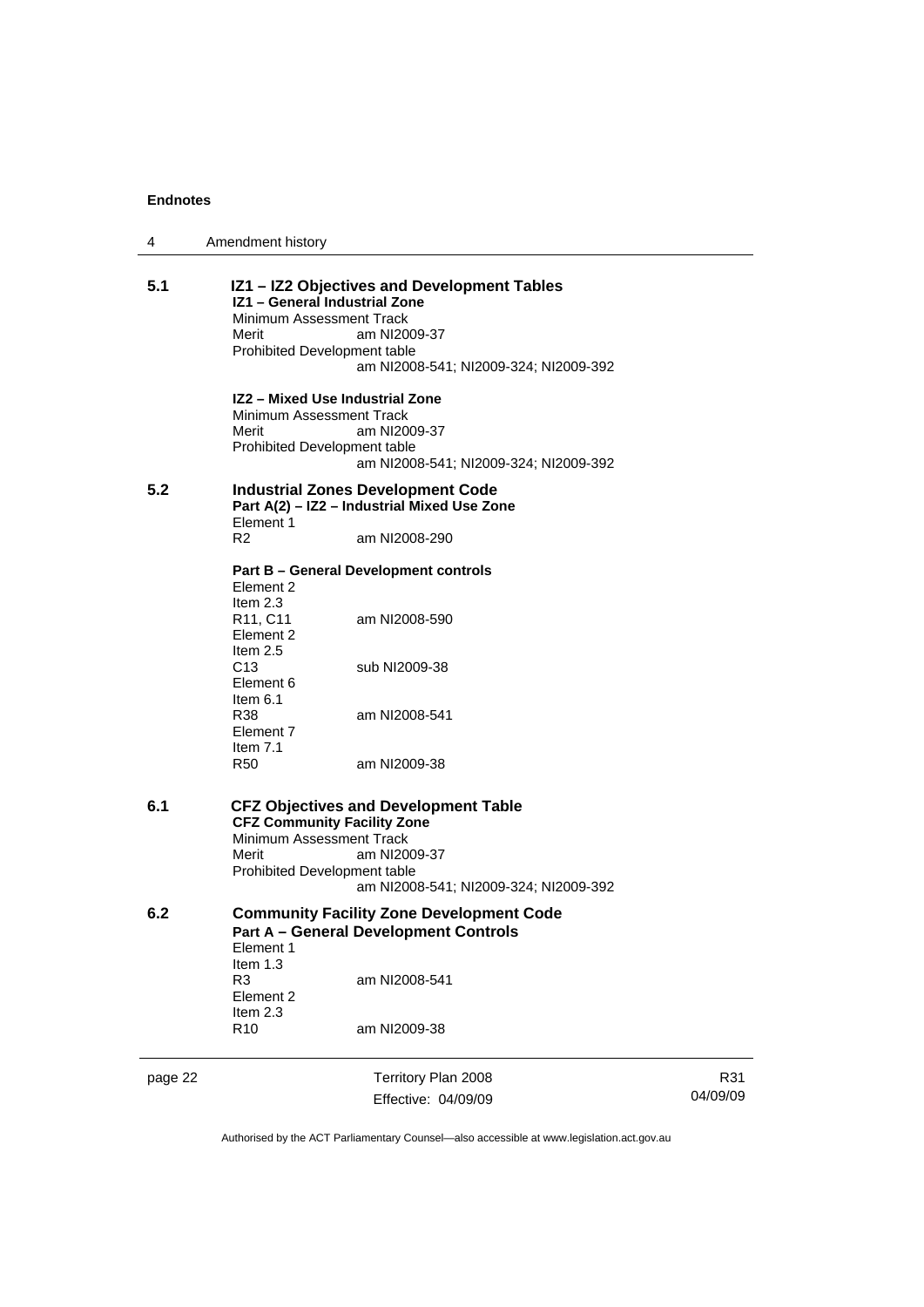Amendment history 4

| sub NI2009-38<br>am NI2009-38<br>sub NI2009-38 |
|------------------------------------------------|
|                                                |
| sub NI2009-38                                  |
|                                                |
| am NI2008-541                                  |
| am NI2009-38                                   |
|                                                |

#### **7.1 PRZ1 – PRZ2 Objectives and Development Tables PRZ1 – Urban Open Space Zone**  Minimum Assessment Track

Merit am NI2009-37; NI2009-99; NI2009-324 Prohibited Development table am NI2008-541; NI2009-324; NI2009-392

**PRZ2 – Restricted Access Recreation Zone**  Minimum Assessment Track Merit am NI2009-37; NI2009-324 Prohibited Development table am NI2008-541; NI2009-324; NI2009-392

# **7.2 Parks and Recreation Zones Development Code Part B – General Development Controls**

| <b>Element 1</b>           |  |
|----------------------------|--|
| ins NI2009-324<br>ltem 1.3 |  |
| Flement 2                  |  |
| ltem 2.3                   |  |
| sub NI2009-38<br>C15       |  |
| Element 6                  |  |
| ltem 6.2                   |  |
| am NI2008-541<br>R32       |  |
| Flement 7                  |  |
| ltem 7.1                   |  |
| am NI2009-38<br>R43        |  |

#### **8.1 TSZ1 – TSZ2 Objectives and Development Tables TSZ1 – Transport Zone Minimum Assessment Track**<br>Merit am NI20 am NI2009-37

R31 04/09/09 Territory Plan 2008 Effective: 04/09/09 page 23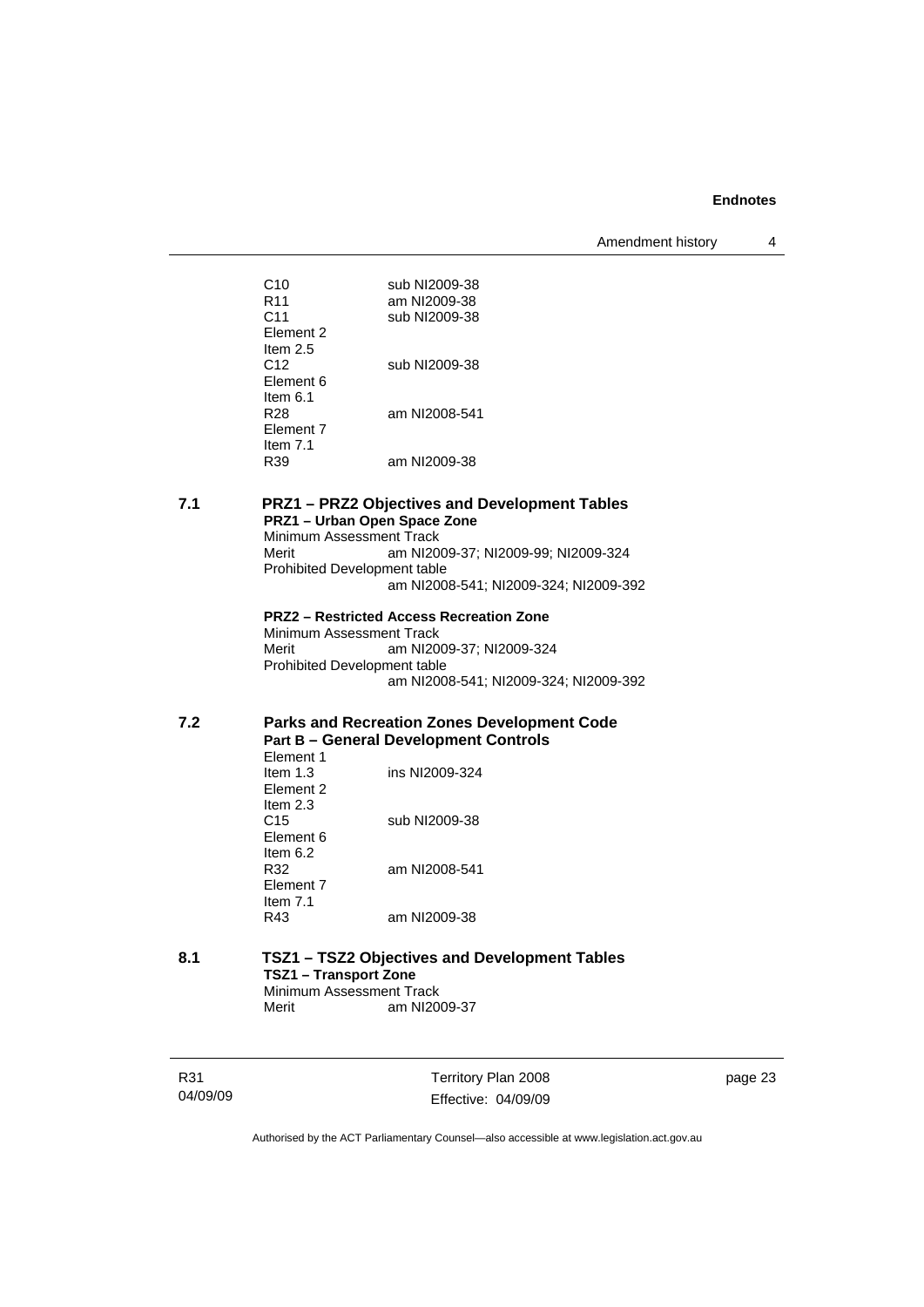| 4   | Amendment history                                                                                                                                                                                                                                                |
|-----|------------------------------------------------------------------------------------------------------------------------------------------------------------------------------------------------------------------------------------------------------------------|
|     | <b>Prohibited Development table</b><br>am NI2008-541; NI2009-324; NI2009-392                                                                                                                                                                                     |
|     | TSZ2 – Services Zone<br>Minimum Assessment Track<br>am NI2009-37<br>Merit<br>Prohibited Development table<br>am NI2008-541; NI2009-324; NI2009-392                                                                                                               |
| 8.2 | <b>Transport and Services Zone Development Code</b><br><b>Part B - General Development Controls</b><br>Element 2<br>Item 2.3                                                                                                                                     |
|     | C <sub>10</sub><br>sub NI2009-38<br>Element 6<br>Item $6.2$                                                                                                                                                                                                      |
|     | R <sub>23</sub><br>am NI2008-541<br>Element 7<br>Item $7.1$                                                                                                                                                                                                      |
|     | R33<br>am NI2009-38                                                                                                                                                                                                                                              |
| 9.1 | NUZ1 - NUZ5 Objectives and Development Tables<br>NUZ1 - Broadacre Zone Development Table<br>Minimum Assessment Track<br>Merit<br>am NI2008-541; NI2009-37; NI2009-99<br>Prohibited development table<br>am NI2008-541; NI2009-324; NI2009-392<br>fig 7 Symonston |
|     | Area 'b'<br>sub Variation No 285                                                                                                                                                                                                                                 |
|     | NUZ2 - Rural Zone Development Table<br>Minimum Assessment Track<br>Merit<br>am NI2008-290; NI2009-37<br>Prohibited development table<br>am NI2008-541; NI2009-324; NI2009-392                                                                                    |
|     | NUZ3-Hills, Ridges and Buffer Zone Development Table<br>Title<br>am NI2009-37<br>Minimum Assessment Track<br>Merit<br>am variation No 281; NI2009-37; NI2009-99<br>Prohibited development table<br>am NI2008-541; NI2009-324; NI2009-392                         |
|     | NUZ4-River Corridor Zone Development Table<br>Objectives<br>am NI2009-324<br>Minimum Assessment Track<br>Merit<br>am NI2009-37                                                                                                                                   |
|     |                                                                                                                                                                                                                                                                  |

page 24 Territory Plan 2008 Effective: 04/09/09

R31 04/09/09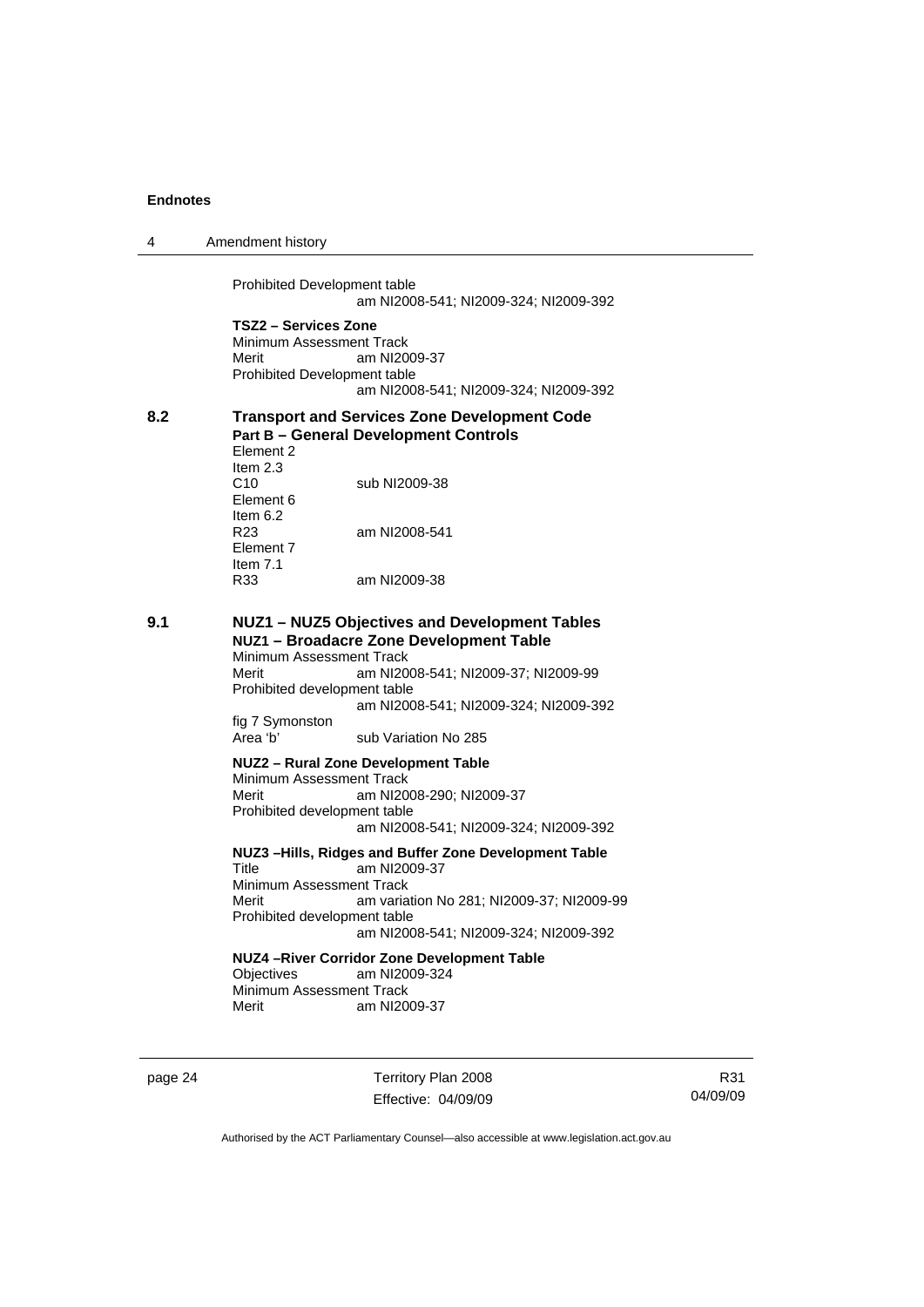Prohibited development table NI2008-541; NI2009-324; NI2009-392 **NUZ5 –Mountains and Bushland Zone Development Table**  am NI2009-37 Minimum Assessment Track Merit am NI2009-37 Prohibited development table NI2008-541; NI2009-324; NI2009-392 **9.2 Non-Urban Zones Development Code Part A(1) – NUZ1 – Broadacre zone**  Element 1 Item 1.1<br>C<sub>2</sub> am NI2008-590 **Part A(4) – NUZ4 – River corridor zone**  Element 1 Item  $1.1$ <br>C<sub>11</sub> am NI2009-324 **Part B – General Development Controls**  Element 2 Item 2.3<br>C21 sub NI2009-38 Element 7 Item  $7.1$ <br>R40 am NI2009-38 **Part C(8) – Harman Industrial Area,**  Jerrabomberra ins NI2008-290; renum as Part C(8) R4 LA **10.1 Northbourne Avenue Precinct Code Part B – General Development Controls**  Element 2 Item 2.7 C29 sub NI2009-38 Element 6 Item 6.1 R57 am NI2008-541 Element 7 Item 7.1 R73 am NI2009-38 **10.2 Rural Villages Precinct Code Part A – Village of Hall**  Figure 1 sub NI2008-290

R31 04/09/09 Territory Plan 2008 Effective: 04/09/09 page 25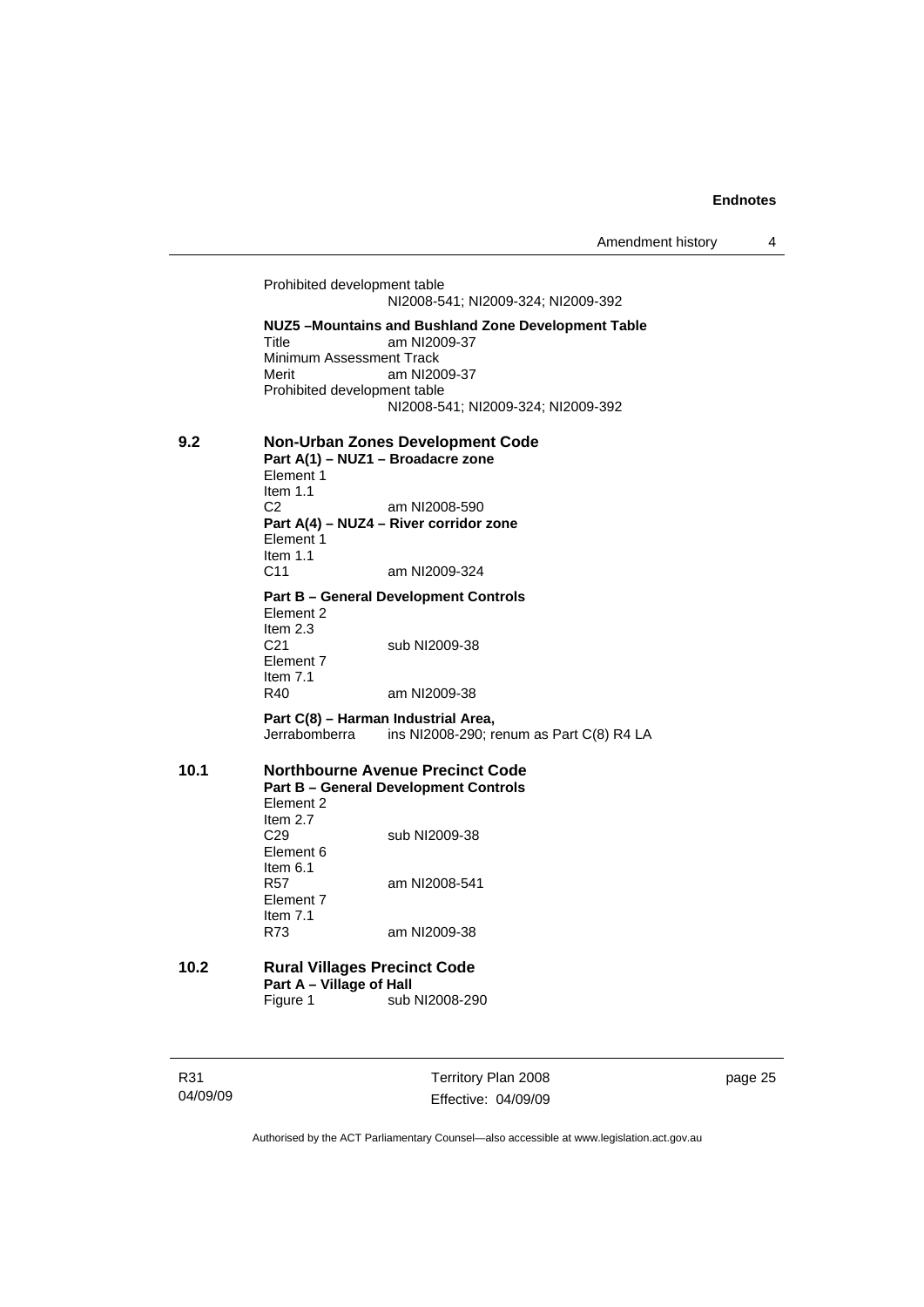| 4     | Amendment history                                                                                                                    |
|-------|--------------------------------------------------------------------------------------------------------------------------------------|
|       | <b>Part B - Stromlo Settlement</b><br>Element 5                                                                                      |
|       | C <sub>33</sub><br>am NI2028-290                                                                                                     |
|       | Part D - Uriarra Village<br>Element 2<br>Item $2.1$                                                                                  |
|       | C50<br>sub NI2009-38                                                                                                                 |
| 11.1  | <b>Parking and Vehicular Access General Code</b><br>3.2.5 sch 2<br>am NI2008-290, NI2008-541                                         |
| 11.3  | <b>Access and Mobility General Code</b><br>sub NI2009-342                                                                            |
|       | Introduction<br>am NI2008-541                                                                                                        |
| 11.4  | <b>Crime Prevention through Environmental Design General Code</b><br><b>Part A - General requirements</b><br>Element 3<br>Item $3.3$ |
|       | C10<br>am NI2008-541; NI2009-324                                                                                                     |
| 11.8  | Water Use and Catchment General Code<br><b>Part A - Conservation Catchments</b><br>Part A(2) – Policies<br>Element 2                 |
|       | Sch <sub>2</sub><br>am variation No 296                                                                                              |
|       | <b>Part B – Water Supply Catchments</b><br>Part B(2) - Policies<br>Element 6                                                         |
|       | Sch 4<br>am variation No 296                                                                                                         |
|       | Part C – Drainage and Open Space Catchments<br>Part C(2) - Policies<br>Element 11                                                    |
|       | Sch 6<br>am variation No 296                                                                                                         |
| 11.10 | WaterWays: Water Sensitive Urban Design General Code<br>2.4 - Acceptable solutions<br>Option 2                                       |
|       | Greywater system am NI2009-322                                                                                                       |
|       | Appendix B2<br>Stormwater quality am NI2009-322                                                                                      |
|       |                                                                                                                                      |

page 26 Territory Plan 2008 Effective: 04/09/09

R31 04/09/09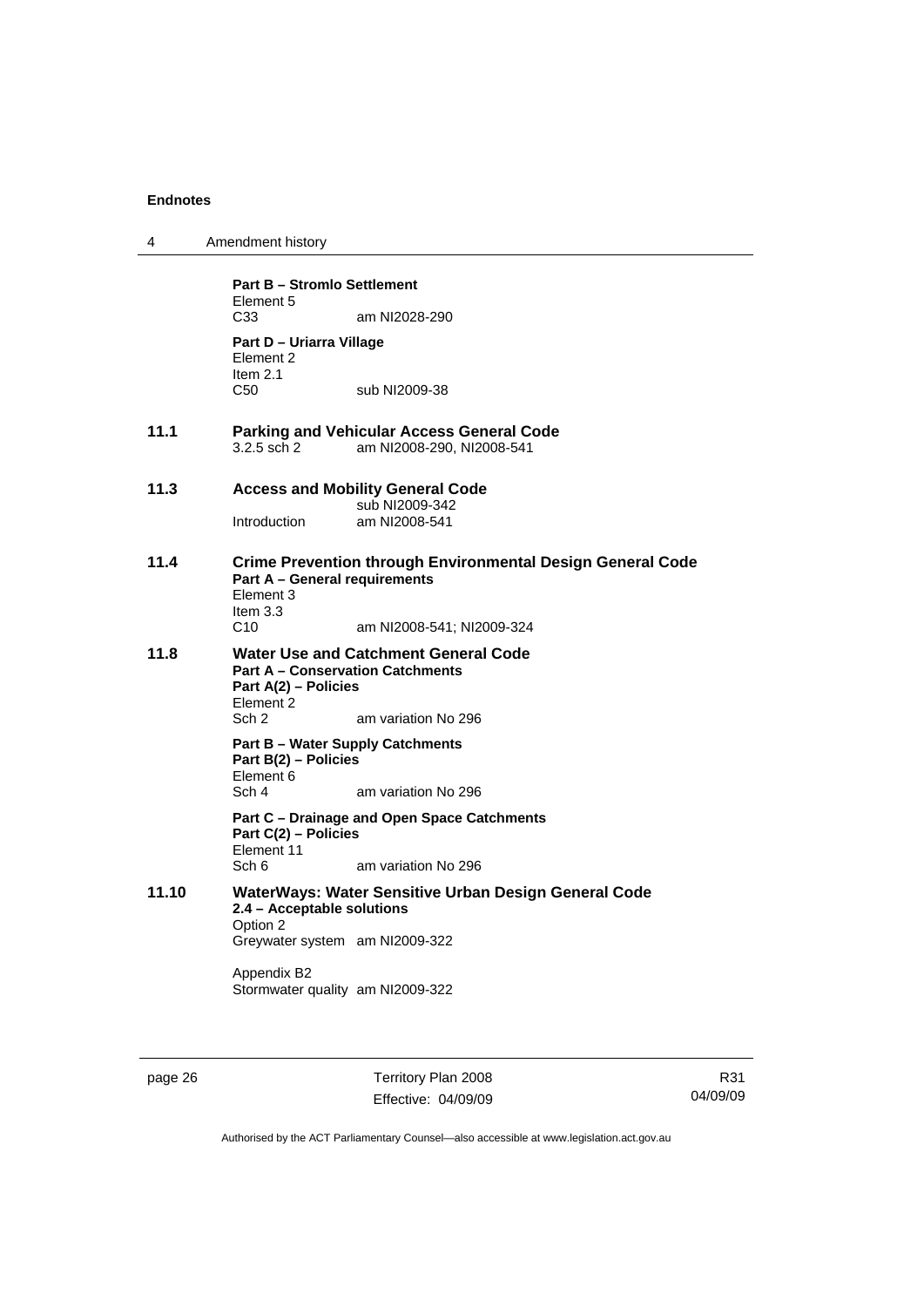Amendment history 4

| 11.12 | <b>Residential Boundary Fences General Code</b><br><b>Part A - General Controls</b><br>Element 2           |                                                                                                                                                                                                                                                                                                                                                                                                                                                                                                                                                                                                                                                                                                                                                                                                                                              |  |
|-------|------------------------------------------------------------------------------------------------------------|----------------------------------------------------------------------------------------------------------------------------------------------------------------------------------------------------------------------------------------------------------------------------------------------------------------------------------------------------------------------------------------------------------------------------------------------------------------------------------------------------------------------------------------------------------------------------------------------------------------------------------------------------------------------------------------------------------------------------------------------------------------------------------------------------------------------------------------------|--|
|       | R1                                                                                                         | am NI2008-290                                                                                                                                                                                                                                                                                                                                                                                                                                                                                                                                                                                                                                                                                                                                                                                                                                |  |
| 12    | <b>Overlays</b><br>Title<br>Introduction<br>12.1<br><b>Future Urban Areas</b><br>12.2<br>Precincts<br>12.6 | am NI2008-541<br>am NI2008-541<br>Special Requirements of the National Capital Plan<br>am NI2008-290<br>am NI2008-541<br>am variation No 281                                                                                                                                                                                                                                                                                                                                                                                                                                                                                                                                                                                                                                                                                                 |  |
| 13    | <b>Definitions</b><br>Part A<br>Part B                                                                     | Umbrella Term Commercial Accommodation Use am<br>NI2009-37<br>def Animal husbandry ins NI2008-590<br>def Cemetery am NI2009-37<br>def Consolidation ins NI2009-37<br>def Guest house am NI2009-37<br>def <i>Home business</i> sub NI2009-324<br>2nd occurrence om NI2009-324<br>def <i>Minor Use</i> sub NI2008-290<br>am NI2009-99<br>def Outdoor Recreation Facility am NI2008-541<br>def Religious associated use om NI2008-541<br>def Residential Care Accommodation am NI2009-37<br>def Service station sub NI2008-590<br>def Single dwelling housing reloc NI2009-37<br>def Subdivision am NI2009-99<br>def Temporary Use sub NI2008-290<br>def Transport Depot om NI2009-37<br>def Articulation Zone ins NI2008-541<br>def Front loading block sub NI2009-99<br>def Front Zone sub NI2008-290<br>def Rear loading block sub NI2009-99 |  |
| 14    | <b>Structure Plans</b><br>(prev 1) renum NI2008-590 R13                                                    |                                                                                                                                                                                                                                                                                                                                                                                                                                                                                                                                                                                                                                                                                                                                                                                                                                              |  |
| 14.1  | <b>West Belconnen</b><br>(prev 1.1) renum NI2008-590 R13                                                   |                                                                                                                                                                                                                                                                                                                                                                                                                                                                                                                                                                                                                                                                                                                                                                                                                                              |  |
| 14.2  | <b>Bruce Central Precinct</b><br>(prev 1.2) renum NI2008-590 R13                                           |                                                                                                                                                                                                                                                                                                                                                                                                                                                                                                                                                                                                                                                                                                                                                                                                                                              |  |

| R31      | Territory Plan 2008 | page 27 |
|----------|---------------------|---------|
| 04/09/09 | Effective: 04/09/09 |         |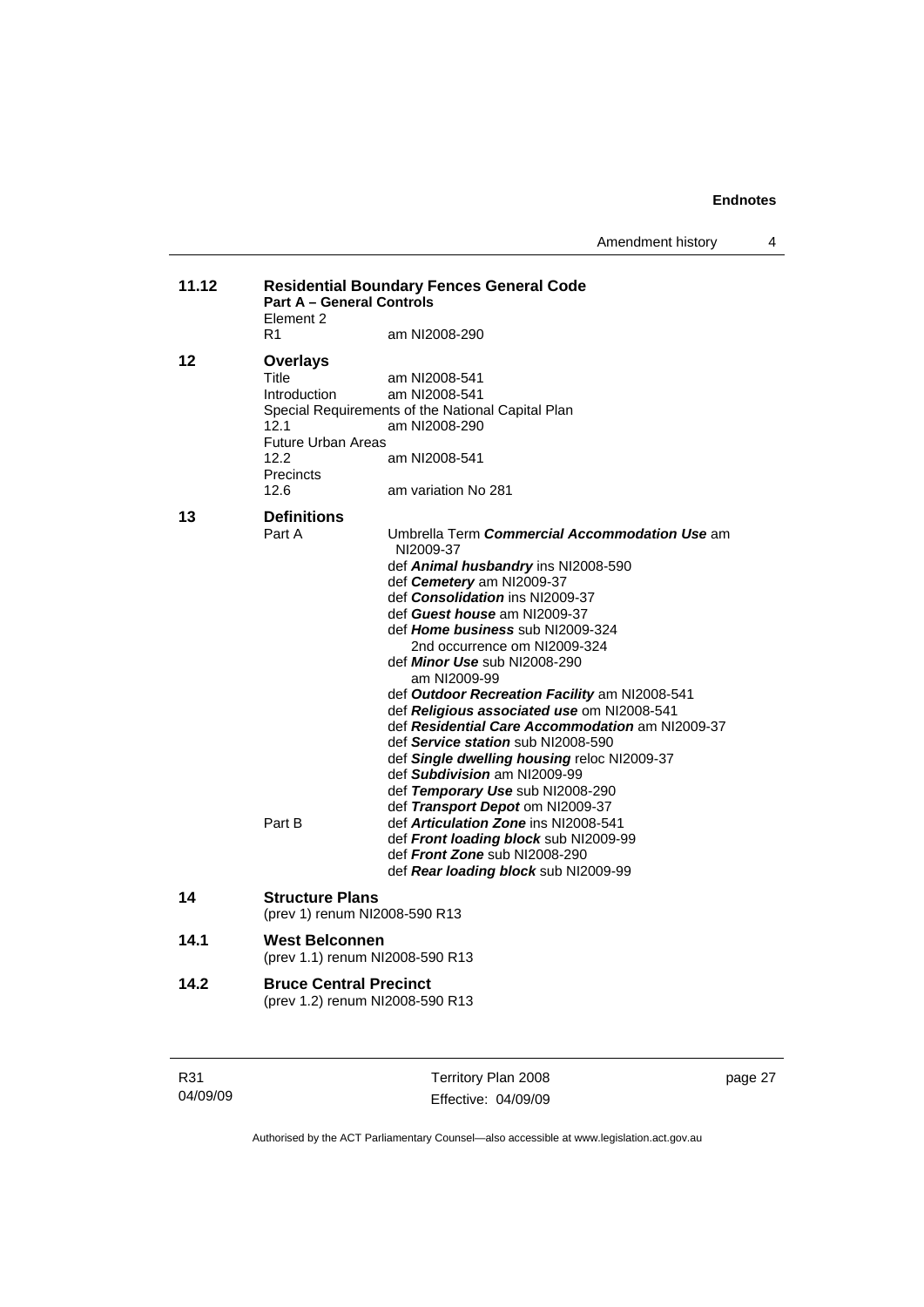| 4     | Amendment history                                                                                                                      |  |  |  |
|-------|----------------------------------------------------------------------------------------------------------------------------------------|--|--|--|
| 14.3  | <b>Kingston Foreshore</b><br>(prev 1.3) renum NI2008-590 R13                                                                           |  |  |  |
| 14.4  | <b>North Watson</b><br>(prev 1.4) renum NI2008-590 R13                                                                                 |  |  |  |
| 14.5  | <b>Gungahlin Town Centre and Central Area</b><br>(prev 1.5) renum NI2008-590 R13                                                       |  |  |  |
| 14.6  | <b>Gungahlin: Part of Nicholls including Gold Creek Tourist Area</b><br>(prev 1.6) renum NI2008-590 R13                                |  |  |  |
| 14.7  | <b>North Gungahlin</b><br>(prev 1.7) renum NI2008-590 R13                                                                              |  |  |  |
| 14.8  | East Gungahlin - Suburbs of Kenny, Throsby, Part Harrison and<br><b>Goorooyarroo Nature Reserve</b><br>(prev 1.8) renum NI2008-590 R13 |  |  |  |
| 14.9  | <b>Gungahlin - Suburb of Crace</b><br>(prev 1.9) renum NI2008-590 R13                                                                  |  |  |  |
| 14.10 | <b>Molonglo and North Weston</b><br>(prev 1.10) renum NI2008-590 R13<br>ins variation No 281                                           |  |  |  |
| 15    | <b>Concept Plans</b><br>(prev 2) renum NI2008-590 R13                                                                                  |  |  |  |
| 15.1  | <b>Bonner</b><br>(prev 2.1) renum NI2008-590 R13                                                                                       |  |  |  |
| 15.2  | Casey<br>(prev 2.2) renum NI2008-590 R13                                                                                               |  |  |  |
| 15.3  | Crace<br>(prev 2.3) renum NI2008-590 R13                                                                                               |  |  |  |
| 15.4  | Forde<br>(prev 2.4) renum NI2008-590 R13                                                                                               |  |  |  |
| 15.5  | <b>Macgregor</b><br>(prev 2.5) renum NI2008-590 R13                                                                                    |  |  |  |
|       | <b>Dwelling Numbers</b><br>sub NI2009-321<br>5.9                                                                                       |  |  |  |
| 15.6  | <b>Flemington Road Corridor</b><br>(prev 2.6) renum NI2008-590 R13                                                                     |  |  |  |
|       | 3 - Development Control Requirements<br>3.1.1 Building Height<br>Controls<br>am NI2009-272                                             |  |  |  |

page 28 Territory Plan 2008 Effective: 04/09/09

R31 04/09/09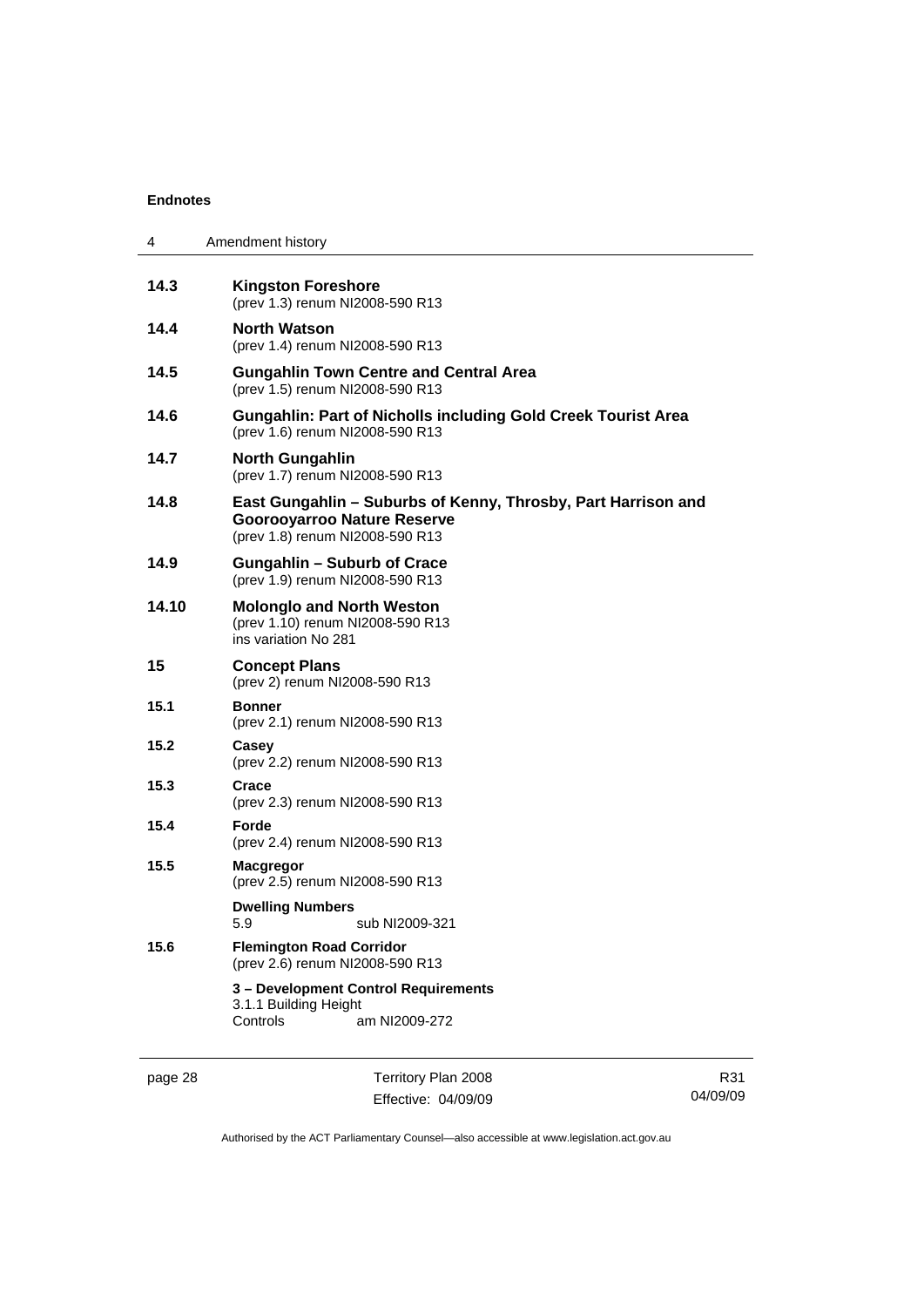Amendment history 4

| 15.7  | <b>Ngunnawal 2C</b><br>(prev 2.7) renum NI2008-590 R13                                                                                                                                                                                                                                                                                                                                                                                                                                                                                                                                             |               |  |  |
|-------|----------------------------------------------------------------------------------------------------------------------------------------------------------------------------------------------------------------------------------------------------------------------------------------------------------------------------------------------------------------------------------------------------------------------------------------------------------------------------------------------------------------------------------------------------------------------------------------------------|---------------|--|--|
| 15.8  | Jacka<br>(prev 2.8) renum NI2008-590 R13                                                                                                                                                                                                                                                                                                                                                                                                                                                                                                                                                           |               |  |  |
| 15.9  | <b>Moncrieff</b><br>(prev 2.9) renum NI2008-590 R13                                                                                                                                                                                                                                                                                                                                                                                                                                                                                                                                                |               |  |  |
| 15.10 | <b>North Weston</b><br>(prev 2.10) ins variation No 281<br>renum NI2008-590 R13                                                                                                                                                                                                                                                                                                                                                                                                                                                                                                                    |               |  |  |
| 15.11 | Coombs<br>(prev 2.11) ins variation No 281<br>renum NI2008-590 R13                                                                                                                                                                                                                                                                                                                                                                                                                                                                                                                                 |               |  |  |
| 15.12 | Wright<br>(prev 2.12) ins variation No 281<br>renum NI2008-590 R13                                                                                                                                                                                                                                                                                                                                                                                                                                                                                                                                 |               |  |  |
| 16    | Development codes<br>(prev 3) renum NI2008-590 R13                                                                                                                                                                                                                                                                                                                                                                                                                                                                                                                                                 |               |  |  |
| 16.1  | <b>Residential Subdivision Code</b><br>(prev 3.1) renum NI2008-590 R13<br>am NI2009-38<br><b>Part B - Subdivision Development Code</b><br>am NI2009-38<br>Introduction<br>Part B(1) – Estate Development Plans supported by a Precinct Code<br>Element 2<br>Item 2.8 hdg<br>sub NI2009-324<br>R26, C26<br>am NI2009-324<br>R27,C27<br>am NI2009-324<br>Element 6<br>am NI2009-324<br>Item 6.5 hdg<br>Part B(2) - Additional requirements that apply when an Estate<br>Element 1<br>Item $1.4$<br>C <sub>109</sub><br>am NI2008-541<br>Element 5<br>Item $5.3$<br>C <sub>130</sub><br>am NI2008-541 |               |  |  |
|       | C <sub>131</sub>                                                                                                                                                                                                                                                                                                                                                                                                                                                                                                                                                                                   | am NI2008-541 |  |  |

R31 04/09/09

Territory Plan 2008 Effective: 04/09/09 page 29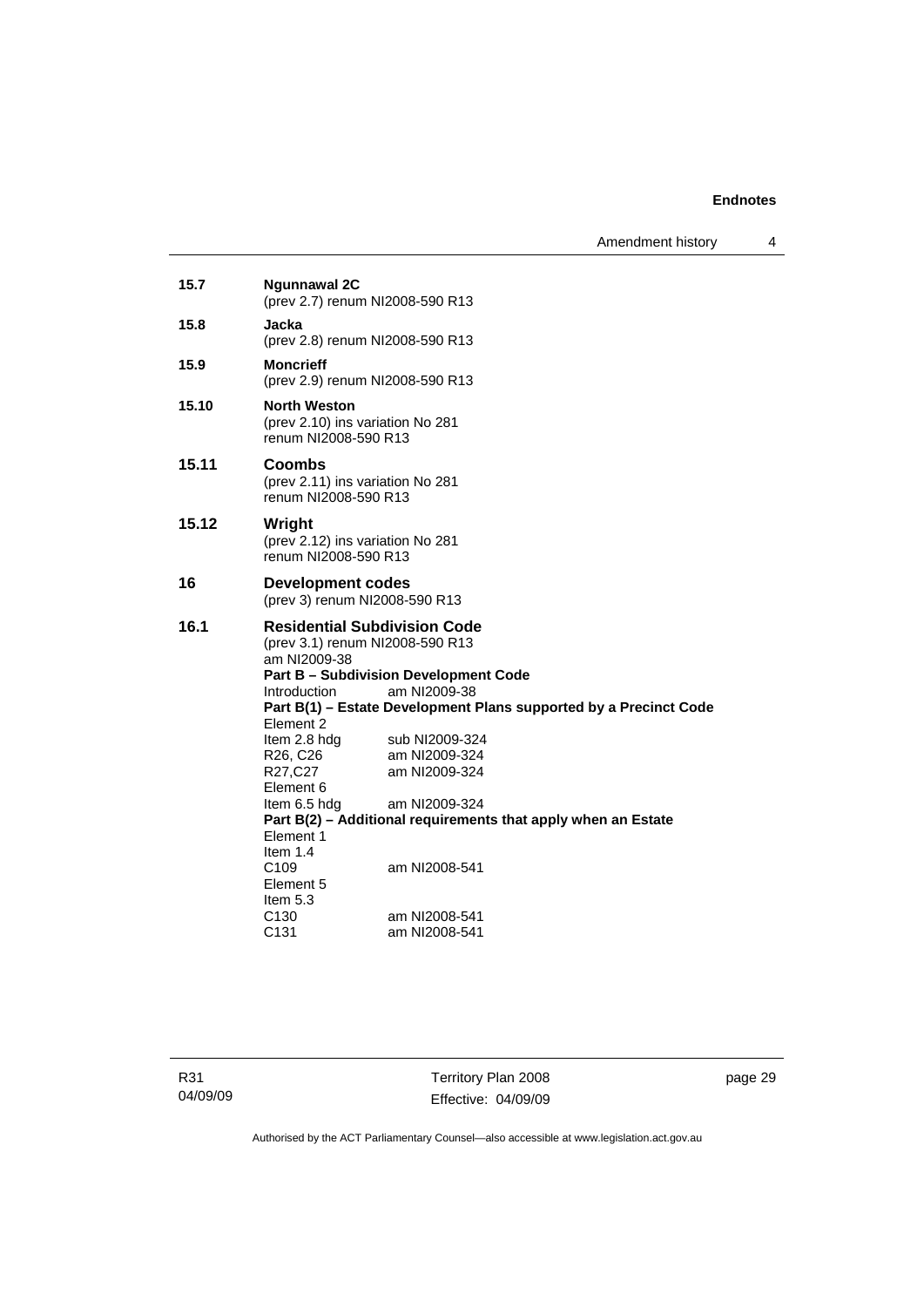#### 5 Earlier republications

# **5 Earlier republications**

Some earlier republications were not numbered. The number in column 1 refers to the publication order.

Since 12 September 2001 every authorised republication has been published in electronic pdf format on the ACT legislation register. A selection of authorised republications have also been published in printed format. These republications are marked with an asterisk (\*) in column 1. Electronic and printed versions of an authorised republication are identical.

| <b>Republication</b><br>No and date | <b>Effective</b>              | Last<br>amendment<br>made by | <b>Republication</b><br>for                                                                          |
|-------------------------------------|-------------------------------|------------------------------|------------------------------------------------------------------------------------------------------|
| R <sub>1</sub><br>31 Mar 2008       | 31 Mar 2008-<br>17 Apr 2008   | not amended                  | new instrument                                                                                       |
| R <sub>2</sub><br>18 Apr 2008       | 18 Apr 2008-<br>5 June 2008   | NI2008-123                   | variations by<br>Variation No 285<br>(as notified in<br>NI2008-123)                                  |
| R <sub>3</sub><br>6 June 2008       | 6 June 2008-<br>10 July 2008  | NI2008-201                   | variations by<br>NI2008-201                                                                          |
| R4<br>11 July 2008                  | 11 July 2008-<br>31 July 2008 | NI2008-290                   | variations by<br>NI2008-289 and<br>NI2008-290                                                        |
| R <sub>5</sub><br>1 Aug 2008        | 1 Aug 2008-<br>14 Aug 2008    | NI2008-298                   | variations by<br>NI2008-298                                                                          |
| R <sub>6</sub><br>15 Aug 2008       | 15 Aug 2008-<br>28 Aug 2008   | NI2008-336                   | variations by<br>Variation No 293<br>(as notified in<br>NI2008-219),<br>NI2008-328 and<br>NI2008-336 |
| R7<br>29 Aug 2008                   | 29 Aug 2008-<br>4 Sept 2008   | NI2008-358                   | variations by<br>NI2008-358                                                                          |
| R <sub>8</sub><br>5 Sept 2008       | 5 Sept 2008-<br>30 Oct 2008   | NI2008-358                   | variations by<br>Variation No 289<br>(as notified in<br>NI2008-339)                                  |

page 30 Territory Plan 2008 Effective: 04/09/09

R31 04/09/09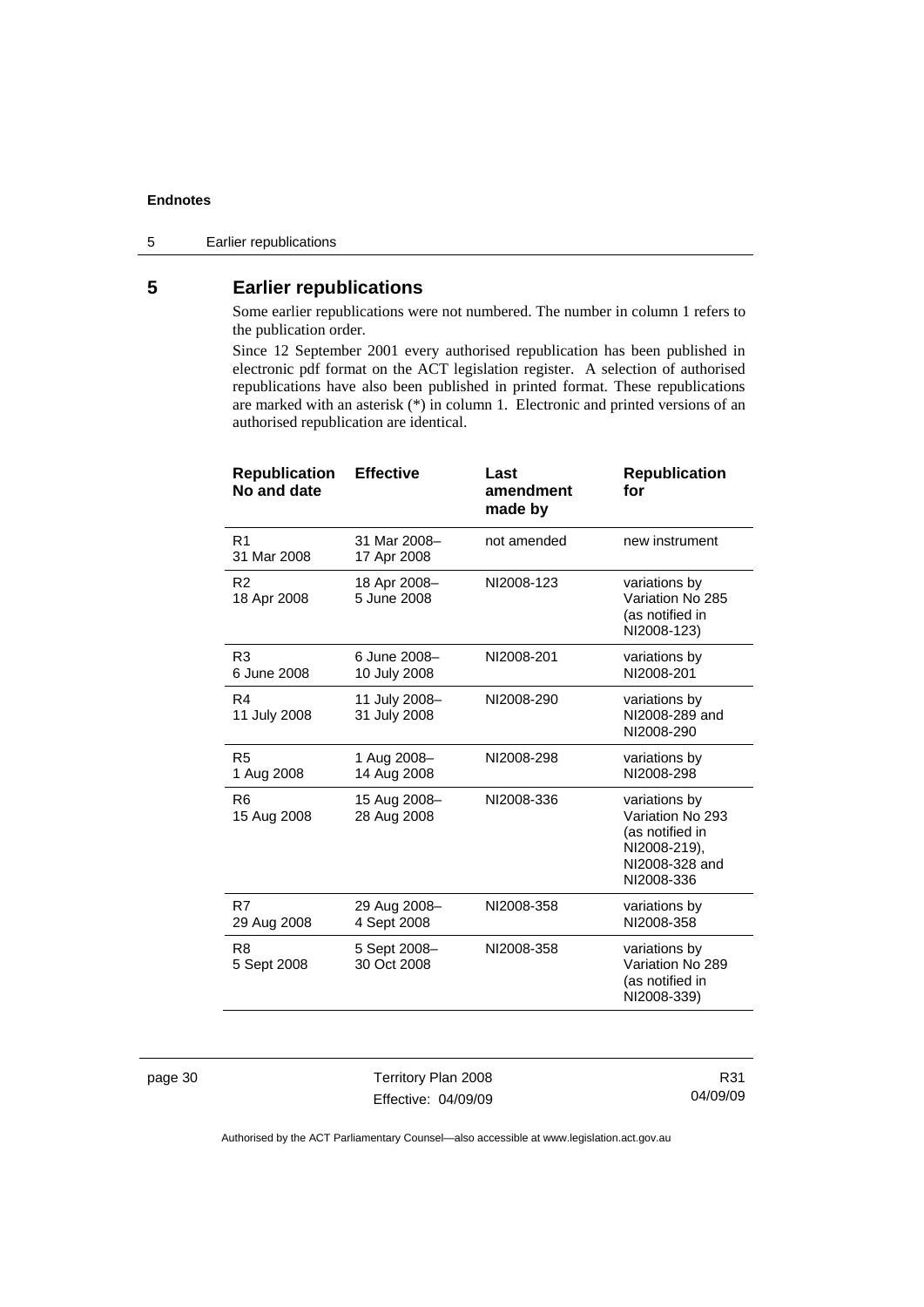Earlier republications 5

| <b>Republication</b><br>No and date | <b>Effective</b>            | Last<br>amendment<br>made by | <b>Republication</b><br>for                                                                                                     |
|-------------------------------------|-----------------------------|------------------------------|---------------------------------------------------------------------------------------------------------------------------------|
| R9                                  | 31 Oct 2008-                | NI2008-499                   | variations by                                                                                                                   |
| 31 Oct 2008                         | 6 Nov 2008                  |                              | NI2008-499                                                                                                                      |
| R <sub>10</sub>                     | 7 Nov 2008-                 | NI2008-516                   | variations by                                                                                                                   |
| 7 Nov 2008                          | 20 Nov 2008                 |                              | NI2008-516                                                                                                                      |
| R <sub>11</sub><br>21 Nov 2008      | 21 Nov 2008-<br>11 Dec 2008 | NI2008-542                   | variations by<br>NI2008-541 and<br>NI2008-542                                                                                   |
| R12<br>12 Dec 2008                  | 12 Dec 2008-<br>18 Dec 2008 | NI2008-542                   | variations by<br>Variation No 281<br>(as notified in<br>NI2008-352)                                                             |
| R <sub>13</sub>                     | 19 Dec 2008–                | NI2008-590                   | variations by                                                                                                                   |
| 19 Dec 2008                         | 8 Jan 2009                  |                              | NI2008-590                                                                                                                      |
| R <sub>14</sub>                     | 9 Jan 2009-                 | NI2009-6                     | variations by                                                                                                                   |
| 9 Jan 2009                          | 15 Jan 2009                 |                              | NI2009-6                                                                                                                        |
| R <sub>15</sub>                     | 16 Jan 2009-                | NI2009-17                    | variations by                                                                                                                   |
| 16 Jan 2009                         | 5 Feb 2009                  |                              | NI2009-17                                                                                                                       |
| R <sub>16</sub><br>6 Feb 2009       | 6 Feb 2009-<br>12 Feb 2009  | NI2009-38                    | variations by<br>NI2009-37 and<br>NI2009-38                                                                                     |
| R <sub>17</sub>                     | 13 Feb2009-                 | NI2009-59                    | variations by                                                                                                                   |
| 13 Feb 2009                         | 26 Feb 2009                 |                              | NI2009-59                                                                                                                       |
| R <sub>18</sub>                     | 27 Feb 2009-                | NI2009-70                    | variations by                                                                                                                   |
| 27 Feb 2009                         | 19 Mar 2009                 |                              | NI2009-70                                                                                                                       |
| R <sub>19</sub>                     | 20 Mar 2009-                | NI2009-99                    | variations by                                                                                                                   |
| 20 Mar 2009                         | 16 Apr 2009                 |                              | NI2009-99                                                                                                                       |
| R <sub>20</sub><br>17 Apr 2009      | 17 Apr 2009-<br>30 Apr 2009 | NI2009-181                   | variations by<br>Variation No 261<br>(as notified in<br>NI2009-107),<br>No 296 (as notified<br>in NI2009-108) and<br>NI2009-181 |

Territory Plan 2008 Effective: 04/09/09 page 31